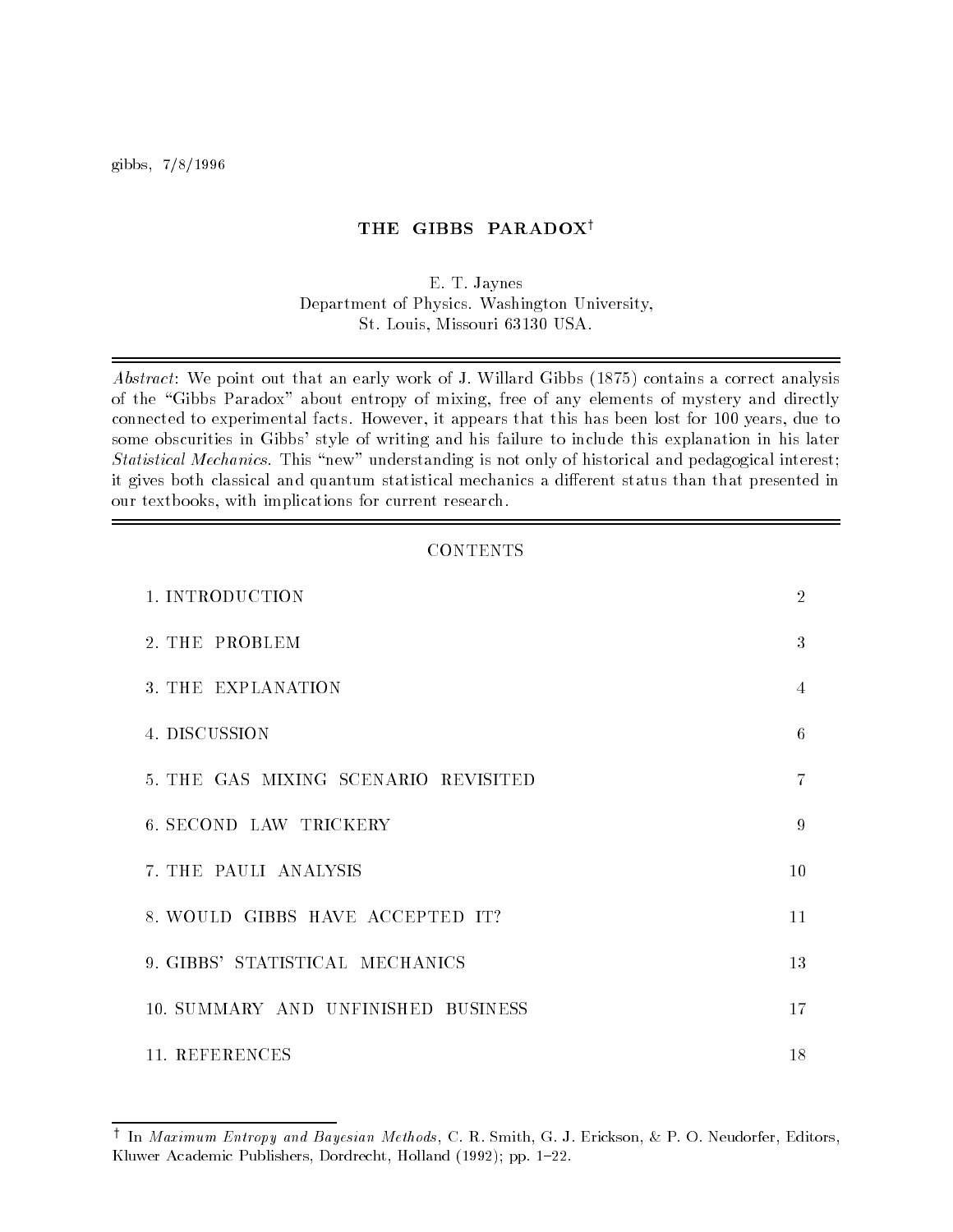### 1. Introduction

J. Willard Gibbs' Statistical Mechanics appeared in 1902. Recently, in the course of writing a textbook on the sub ject, the present writer undertook to read his monumental earlier work on *Heterogeneous Equilibrium* (1875–78). The original purpose was only to ensure the historical accuracy of certain background remarks; but this was superseded quickly by the much more important unearthing of deep insights into current technical problems.

Some important facts about thermodynamics have not been understood by others to this day, nearly as well as Gibbs understood them over 100 years ago. Other aspects of this "new" development have been reported elsewhere (Jaynes 1986, 1988, 1989). In the present note we consider the "Gibbs Paradox" about entropy of mixing and the logically inseparable topics of reversibility and the extensive property of entropy.

For 80 years it has seemed natural that, to find what Gibbs had to say about this, one should turn to his Statistical Mechanics. For 60 years, textbooks and teachers (including, regrettably, the present writer) have impressed upon students how remarkable it was that Gibbs, already in 1902, had been able to hit upon this paradox which foretold  $-$  and had its resolution only in  $-$  quantum theory with its lore about indistinguishable particles, Bose and Fermi statistics, etc.

It was therefore a shock to discover that in the first Section of his earlier work (which must have been written by mid-1874 at the latest), Gibbs displays a full understanding of this problem, and disposes of it without a trace of that confusion over the "meaning of entropy" or "operational distinguishability of particles" on which later writers have stumbled. He goes straight to the heart of the matter as a simple technical detail, easily understood as soon as one has grasped the full meanings of the words "state" and "reversible" as they are used in thermodynamics. In short, quantum theory did not resolve any paradox, because there was no paradox.

Why did Gibbs fail to give this explanation in his *Statistical Mechanics*? We are inclined to see in this further support for our contention (Jaynes, 1967) that this work was never finished. In reading Gibbs, it is important to distinguish between early and late Gibbs. His *Heterogeneous Equilibrium* of 1875–78 is the work of a man at the absolute peak of his intellectual powers; no logical subtlety escapes him and we can find no statement that appears technically incorrect today. In contrast, his *Statistical Mechanics* of 1902 is the work of an old man in rapidly failing health. with only one more year to live. Inevitably, some arguments are left imperfect and incomplete toward the end of the work.

In particular, Gibbs failed to point out that an "integration constant" was not an arbitrary constant, but an arbitrary function. But this has, as we shall see, nontrivial physical consequences. What is remarkable is not that Gibbs should have failed to stress a fine mathematical point in almost the last words he wrote; but that for 80 years thereafter all textbook writers (except possibly Pauli) failed to see it.

Today, the universally taught conventional wisdom holds that \Classical mechanics failed to yield an entropy function that was extensive, and so statistical mechanics based on classical theory gives qualitatively wrong predictions of vapor pressures and equilibrium constants, which was cleared up only by quantum theory in which the interchange of identical particles is not a real event". We argue that, on the contrary, phenomenological thermodynamics, classical statistics, and quantum statistics are all in just the same logical position with regard to extensivity of entropy; they are silent on the issue, neither requiring it nor forbidding it.

Indeed, in the phenomenological theory Clausius defined entropy by the integral of  $dQ/T$  over a reversible path; but in that path the size of a system was not varied, therefore the dependence of entropy on size was not dened. This was perceived by Pauli (1973), who proceeded to give the correct functional equation analysis of the necessary conditions for extensivity. But if this is required already in the phenomenological theory, the same analysis is required a fortiori in both classical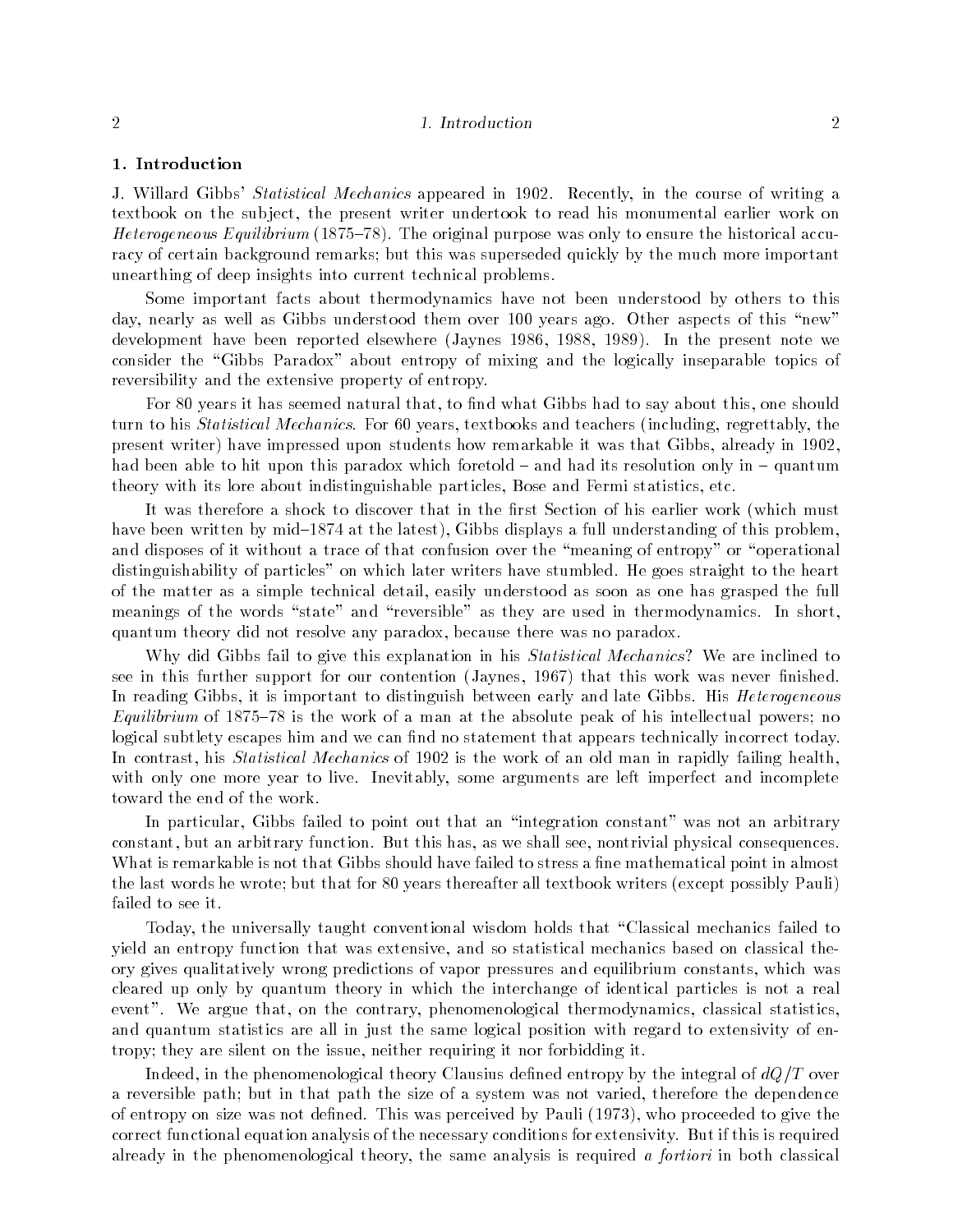3

and quantum statistical mechanics. As a matter of elementary logic, no theory can determine the dependence of entropy on the size  $N$  of a system unless it makes some statement about a process where  $N$  changes.

In Section 2 below we recall the familiar statement of the mixing paradox, and Sec. 3 presents the explanation from Gibbs' *Heterogeneous Equilibrium* in more modern language. Sec. 4 discusses some implications of this, while Sections 5 and 6 illustrate the points by a concrete scenario. Sec. 7 then recalls the Pauli analysis and Sec. 8 reexamines the relevant parts of Gibbs' Statistical Mechanics to show how the mixing paradox disappears, and the issue of extensivity of entropy is cleared up, when the aforementioned minor oversight is corrected byaPauli type analysis. The final result is that entropy is just as much, and just as little, extensive in classical statistics as in quantum statistics. The concluding Sec. 9 points out the relevance of this for current research.

# 2. The Problem

We repeat the familiar story, already told hundreds of times; but with a new ending. There are  $n_1$  moles of an ideal gas of type 1,  $n_2$  of another noninteracting type 2, confined in two volumes  $V_1$ ,  $V_2$  and separated by a diaphragm. Choosing  $V_1/V_2 = n_1/n_2$ , we may have them initially at the same temperature  $T_1 = T_2$  and pressure  $P_1 = P_2 = n_1 RT/V_1$ . The diaphragm is then removed, allowing the gases to diffuse through each other. Eventually we reach a new equilibrium state with  $n = n_1 + n_2$  moles of a gas mixture, occupying the total volume  $V = V_1 + V_2$  with uniform composition, the temperature, pressure and total energy remaining unchanged.

If the gases are different, the entropy change due to the diffusion is, by standard thermodynamics,

$$
\Delta S = S_{final} - S_{initial} = nR \log V - (n_1 R \log V_1 + n_2 R \log V_2)
$$

or,

$$
\Delta S = -nR[f \log f + (1 - f) \log(1 - f)]\tag{1}
$$

where  $f = n_1/n = V_1/V$  is the mole fraction of component 1. Gibbs [his Eq. (297)] considers particularly the case  $f = 1/2$ , whereupon

$$
\Delta S = nR \log 2.
$$

What strikes Gibbs at once is that this is independent of the nature of the gases, "... except that the gases which are mixed must be of different kinds. If we should bring into contact two masses of the same kind of gas, they would also mix, but there would be no increase of entropy." He then proceeds to explain this difference, in a very cogent way that has been lost for 100 years. But to understand it, we must first surmount a difficulty that Gibbs imposes on his readers.

Usually, Gibbs' prose style conveys his meaning in a sufficiently clear way, using no more than twice as many words as Poincaré or Einstein would have used to say the same thing. But occasionally he delivers a sentence with a ponderous unintelligibility that seems to challenge us to make sense out of it. Unfortunately, one of these appears at a crucial point of his argument; and this may explain why the argument has been lost for 100 years. Here is that sentence:

"Again, when such gases have been mixed, there is no more impossibility of the separation of the two kinds of molecules in virtue of their ordinary motions in the gaseous mass without any especial external influence, than there is of the separation of a homogeneous gas into the same two parts into which it has once been divided, after these have once been mixed."

The decipherment of this into plain English required much effort, sustained only by faith in Gibbs; but eventually there was the reward of knowing how Champollion felt when he realized that he had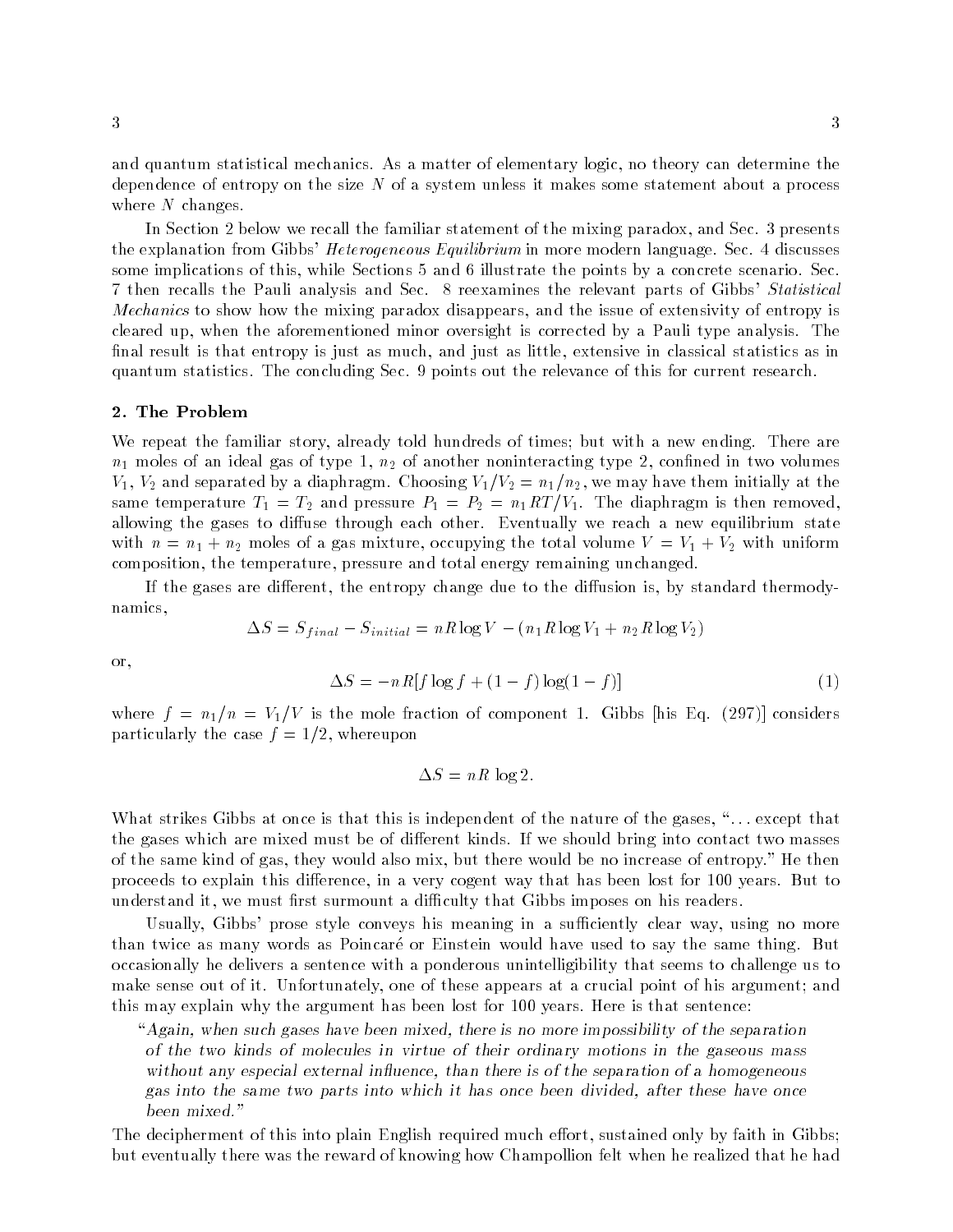mastered the Rosetta stone. Suddenly, *everything made sense*; when put back into the surrounding context there appeared an argument so clear and simple that it seemed astonishing that it has not been rediscovered independently dozens of times. Yet a library search has failed to locate any trace of this understanding in any modern work on thermodynamics or statistical mechanics.

We proceed to our rendering of that explanation, which is about half direct quotation from Gibbs, but with considerable editing, rearrangement, and exegesis. For this reason we call it "the explanation" rather than "Gibbs' explanation". We do not believe that we deviate in any way from Gibbs' intentions, which must be judged partly from other sections of his work; in any event, his original words are readily available for comparison. However, our purpose is not to clarify history, but to explain the technical situation as it appears today in the light of this clarication from history; therefore we carry the explanatory remarks slightly beyond what was actually stated by Gibbs, to take note of the additional contributions of Boltzmann, Planck, and Einstein.

#### 3. The Explanation

When unlike gases mix under the conditions described above, there is an entropy increase  $\Delta S =$  $nR$  log 2 independent of the nature of the gases. When the gases are identical they still mix, but there is no entropy increase. But we must bear in mind the following.

When we say that two unlike gases mix and the entropy increases, we mean that the gases could be separated again and brought back to their original states by means that would leave changes in external bodies. These external changes might consist, for example, in the lowering of a weight, or a transfer of heat from a hot body to a cold one.

But by the "original state" we do not mean that every molecule has been returned to its original position, but only a state which is indistinguishable from the original one in the macroscopic properties that we are observing. For this we require only that a molecule originally in  $V_1$  returns to  $V_1$ . In other words, we mean that we can recover the original thermodynamic state, defined for example by specifying only the chemical composition, total energy, volume, and number of moles of a gas; and nothing else. It is to the states of a system thus incompletely defined that the propositions of thermodynamics relate.

But when we say that two identical gases mix without change of entropy, we do not mean that the molecules originally in  $V_1$  can be returned to  $V_1$  without external change. The assertion of thermodynamics is that when the net entropy change is zero, then the original thermodynamic state can be recovered without external change. Indeed, we have only to reinsert the diaphragm; since all the observed macroscopic properties of the mixed and unmixed gases are identical, there has been no change in the thermodynamic state. It follows that there can be no change in the entropy or in any other thermodynamic function.

Trying to interpret the phenomenon as a discontinuous change in the physical nature of the gases (*i. e.*, in the behavior of their microstates) when they become exactly the same, misses the point. The principles of thermodynamics refer not to any properties of the hypothesized microstates, but to the observed properties of macrostates; there is no thought of restoring the original microstate. We might put it thus: when the gases become exactly the same, the discontinuity is in what you and I mean by the words "restore" and "reversible".

But if such considerations explain why mixtures of like and unlike gases are on a different footing, they do not reduce the signicance of the fact that the entropy change with unlike gases is independent of the nature of the gases. We may, without doing violence to the general principles of thermodynamics, imagine other gases than those presently known, and there does not appear to be any limit to the resemblance which there might be between two of them; but  $\Delta S$  would be independent of it.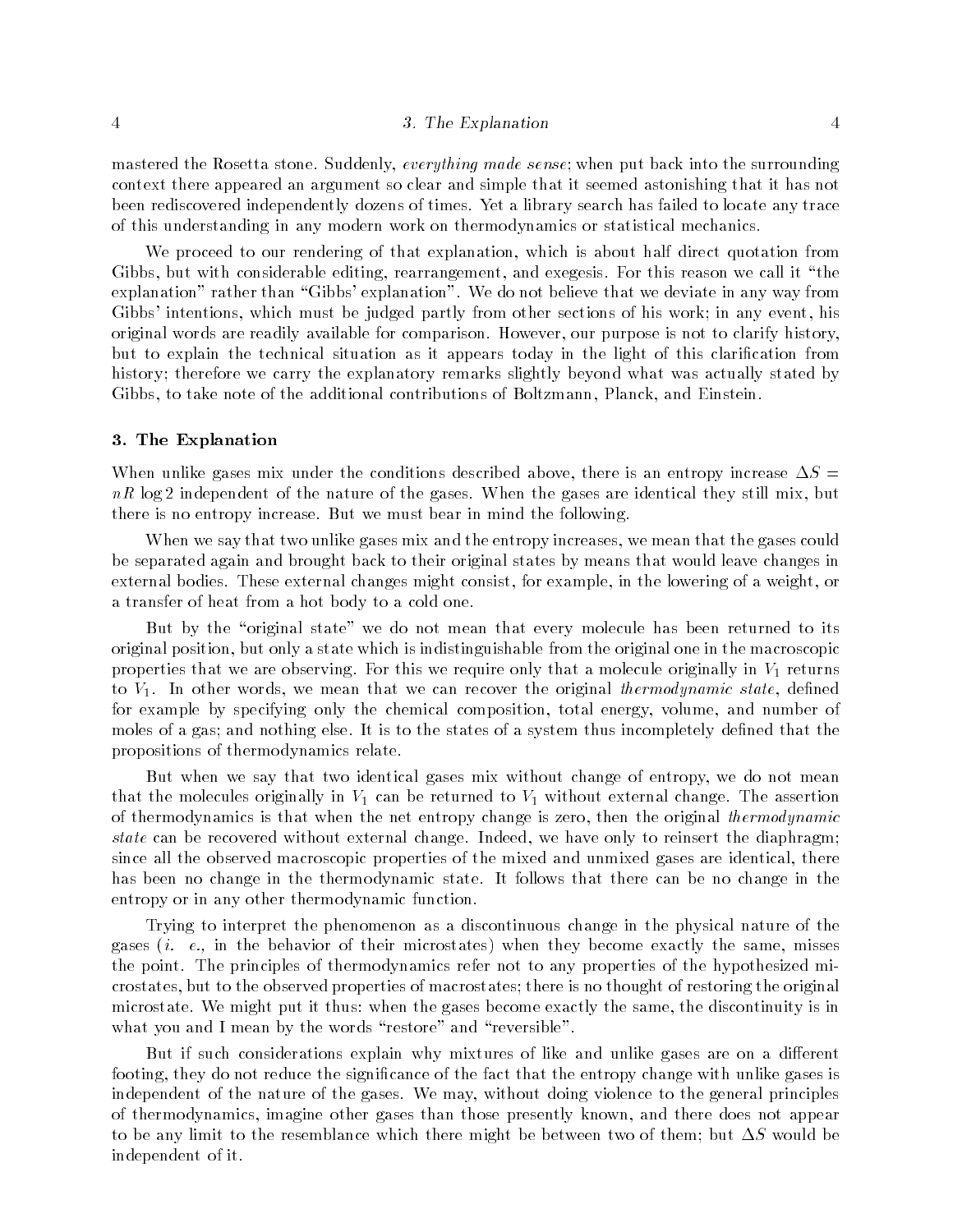We may even imagine two gases which are absolutely identical in all properties which come into play while they exist as gases in the diffusion cell, but which differ in their behavior in some other environment. In their mixing an increase of entropy would take place, although the process, dynamically considered, might be absolutely identical in its minutest details (even the precise path of each atom) with another process which might take place without any increase of entropy. In such respects, entropy stands strongly contrasted with energy.

A thermodynamic state is defined by specifying a small number of macroscopic quantities such as pressure, volume, temperature, magnetization, stress, etc. - denote them by  $\{X_1, X_2, \ldots, X_n\}$  $-$  which are observed and/or controlled by the experimenter; n is seldom greater than 4. We may contrast this with the physical state, or microstate, in which we imagine that the positions and velocities of all the individual atoms (perhaps  $10^{24}$  of them) are specified.

All thermodynamic functions  $-$  in particular, the entropy  $-$  are by definition and construction properties of the thermodynamic state;  $S = S(X_1, X_2, \ldots, X_n)$ . A thermodynamic variable may or may not be also a property of the microstate. We consider the total mass and total energy to be "physically real" properties of the microstate; but the above considerations show that entropy cannot be.

To emphasize this, note that a "thermodynamic state" denoted by  $X \equiv \{X_1 \ldots X_n\}$  defines a large class  $C(X)$  of microstates compatible with X. Boltzmann, Planck, and Einstein showed that we may interpret the entropy of a macrostate as  $S(X) = k \log W(C)$ , where  $W(C)$  is the phase volume occupied by all the microstates in the chosen reference class  $C$ . From this formula, a large mass of correct results may be explained and deduced in a neat, natural way (Jaynes, 1988). In particular, one has a simple explanation of the reason for the second law as an immediate consequence of Liouville's theorem, and a generalization of the second law to nonequilibrium conditions, which has useful applications in biology (Jaynes, 1989).

This has some interesting implications, not generally recognized. The thermodynamic entropy  $S(X)$  is, by definition and construction, a property not of any one microstate, but of a certain reference class  $C(X)$  of microstates; it is a measure of the size of that reference class. Then if two different microstates are in  $C$ , we would ascribe the same entropy to systems in those microstates. But it is also possible that two experimenters assign different entropies  $S, S'$  to what is in fact the same microstate (in the sense of the same position and velocity of every atom) without either being in error. That is, they are contemplating a different set of possible macroscopic observations on the same system, embedding that microstate in two different reference classes  $C, C'$ .

Two important conclusions follow from this. In the first place, it is necessary to decide at the outset of a problem which macroscopic variables or degrees of freedom we shall measure and/or control; and within the context of the thermodynamic system thus defined, entropy will be some function  $S(X_1, \ldots, X_n)$  of whatever variables we have chosen. We can expect this to obey the second law  $TdS \geq dQ$  only as long as all experimental manipulations are confined to that chosen set. If someone, unknown to us, were to vary a macrovariable  $X_{n+1}$  outside that set, he could produce what would appear to us as a violation of the second law, since our entropy function  $S(X_1, \ldots, X_n)$  might decrease spontaneously, while his  $S(X_1, \ldots, X_n, X_{n+1})$  increases. [We demonstrate this explicitly below].

Secondly, even within that chosen set, deviations from the second law are at least conceivable. Let us return to the mixing of identical gases. From the fact that they mix without change of entropy, we must not conclude that they can be separated again without external change. On the contrary, the "separation" of identical gases is entirely impossible with or without external change. If "identical" means anything, it means that there is no way that an "unmixing" apparatus could determine whether a molecule came originally from  $V_1$  or  $V_2$ , short of having followed its entire tra jectory.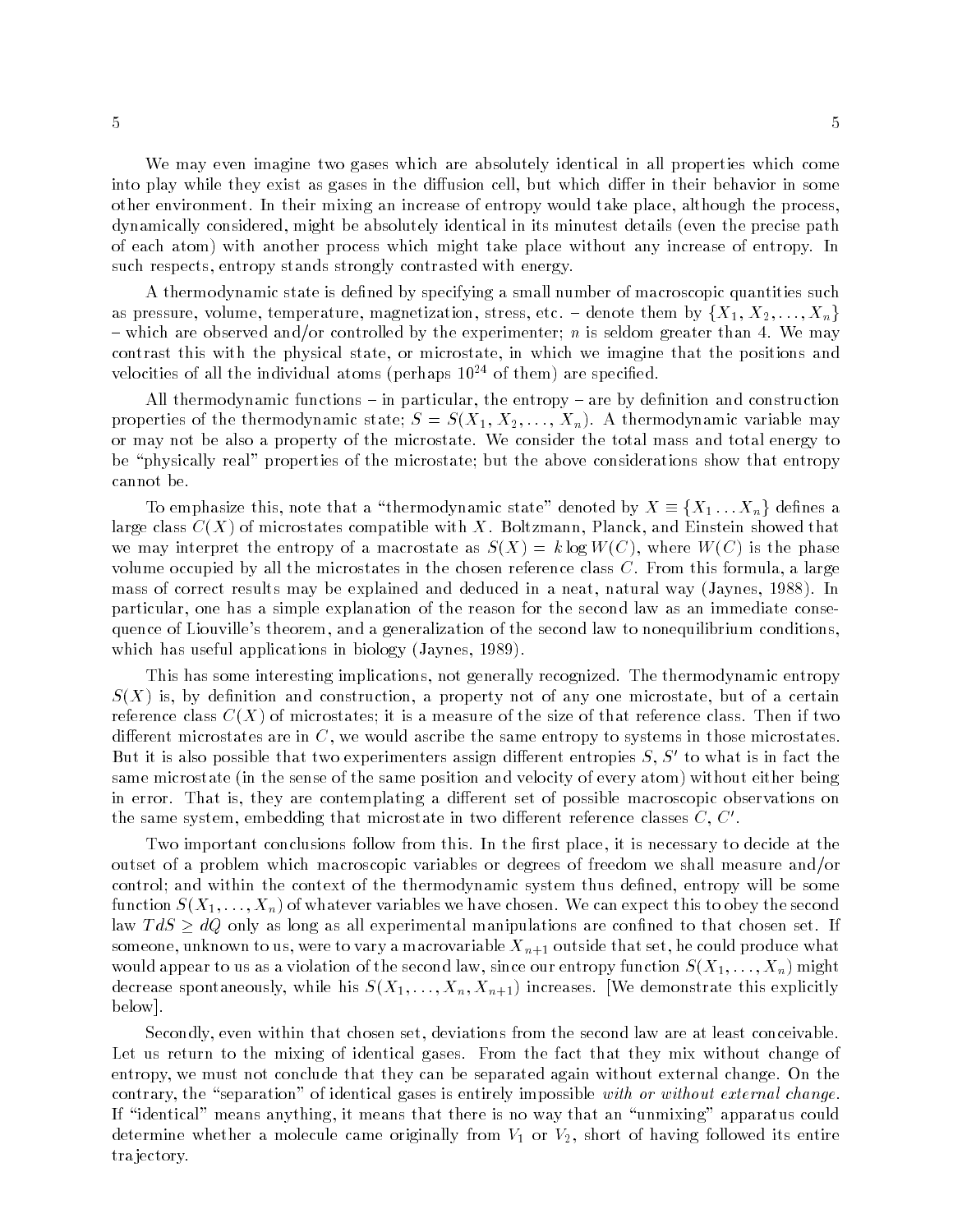#### 4. Discussion

It follows a fortiori that there is no way we could accomplish this separation reproducibly by manipulation of any macrovariables  $\{X_i\}$ . Nevertheless it might happen without any intervention on our part that in the course of their motion the molecules which came from  $V_1$  all return to it at some later time. Such an event is not impossible; we consider it only improbable.

Now a separation that Nature can accomplish already in the case of identical molecules, she can surely accomplish at least as easily for unlike ones. The spontaneous separation of mixed unlike gases is just as possible as that of like ones. In other words, the impossibility of an uncompensated decrease of entropy seems to be reduced to improbability.

### 4. Discussion

The last sentence above is the famous one which Boltzmann quoted twenty years later in his reply to Zermelo's Wiederkehreinwand and took as the motto for the second (1898) volume of his *Vorlesungen über Gastheorie*. Note the superiority of Gibbs' reasoning. There is none of the irrelevancy about whether the interchange of identical particles is or is not a \real physical event", which has troubled so many later writers - including even Schrödinger. As we see, the strong contrast between the "physical" nature of energy and the "anthropomorphic" nature of entropy, was well understood by Gibbs before 1875.

Nevertheless, we still see attempts to "explain irreversibility" by searching for some entropy function that is supposed to be a property of the microstate, making the second law a theorem of dynamics, a consequence of the equations of motion. Such attempts, dating back to Boltzmann's paper of 1866, have never succeeded and never ceased. But they are quite unnecessary; for the second law that Clausius gave us was not a statement about any property of microstates. The difference in  $\Delta S$  on mixing of like and unlike gases can seem paradoxical only to one who supposes. erroneously, that entropy is a property of the microstate.

The important constructive point that emerges from this is that thermodynamics has a greater flexibility in useful applications than is generally recognized. The experimenter is at liberty to choose his macrovariables as he wishes; whenever he chooses a set within which there are experimentally reproducible connections like an equation of state, the entropy appropriate to the chosen set will satisfy a second law that correctly accounts for the macroscopic observations that the experimenter can make by manipulating the macrovariables within his set.

We may draw two conclusions about the range of validity of the second law. In the first place, if entropy can depend on the particular way you or I decide to dene our thermodynamic states, then obviously, the statement that entropy tends to increase but not decrease can remain valid only as long as, having made our choice of macrovariables, we stick to that choice.

Indeed, as soon as we have Boltzmann's  $S = k \log W$ , the reason for the second law is seen immediately as a proposition of macroscopic phenomenology, true "almost always" simply from considerations of phase volume. Two thermodynamic states of slightly different entropy  $S_1 - S_2 =$  $10^{-6}/393$  cal/deg, corresponding to one microcalorie at room temperature, exhibit a phase volume ratio

$$
W_1/W_2 = \exp[(S_1 - S_2)/k] = \exp[10^{16}].
$$
\n(2)

Macrostates of higher entropy are sometimes said to `occupy' overwhelmingly greater phase volumes; put more accurately, macrostates of higher entropy may be realized by an overwhelmingly greater number, or range, of microstates. Because of this, not only all reproducible changes between equilibrium thermodynamic states, but the overwhelming majority of all the macrostate changes that could possibly occur  $-$  equilibrium or nonequilibrium  $-$  are to ones of higher entropy, simply because there are overwhelmingly more microstates to go to, by factors like (2). We do not see why any more than this is needed to understand the second law as a fact of macroscopic phenomenology.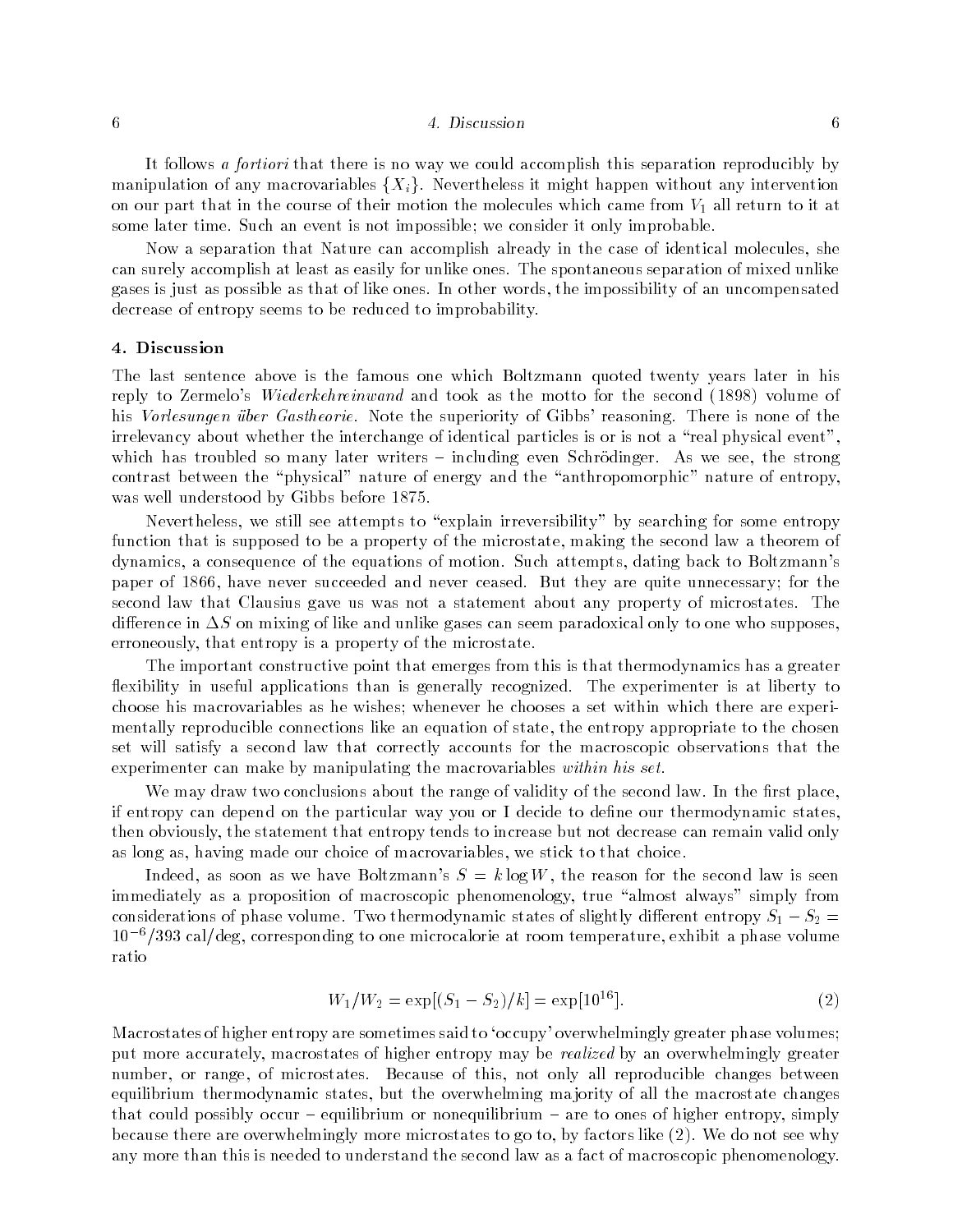$\overline{7}$ 

However, the argument just given showing how entropy depends, not on the microstate, but on human choice of the reference class in which it is to be embedded, may appear so abstract that it leaves the reader in doubt as to whether we are describing real, concrete facts or only a particular philosophy of interpretation, without physical consequences.

This is so particularly when we recall that after the aforementioned paper of 1866, Boltzmann spent the remaining 40 years of his life in inner turmoil and outward controversy over the second law, repeatedly changing his position. The details are recounted by Klein (1973). In the end this degenerated into nit-picking arguments over the exact conditions under which his  $H$ -function did or did not decrease. But none of this was ever settled or related to the real experimental facts about the second law – which make no reference to any velocity distribution! It behooves us to be sure that we are not following a similar course.

Fortunately, the concrete reality and direct experimental relevance of Gibbs' arguments is easily shown. The actual calculation following is probably the most common one found in elementary textbooks, but the full conditions of its validity have never, to the best of our knowledge, been recognized. The scenario in which we set it is only slightly fanciful; the discovery of isotopes was very nearly a realization of it. As examination of several textbooks shows, that discovery prompted a great deal of confusion over whether entropy of mixing of isotopes should or should not be included in thermodynamics.

## 5. The Gas Mixing Scenario Revisited.

Presumably, nobody doubts today that the measurable macroscopic properties of argon (i.e. equation of state, heat capacity, vapor pressure, heat of vaporization, etc.) are described correctly by conventional thermodynamics which ascribes zero entropy change to the mixing of two samples of argon at the same temperature and pressure. But suppose that, unknown to us today, there are two different kinds of argon, A1 and A2, identical in all respects except that A2 is soluble in Whifnium, while A1 is not (Whifnium is one of the rare superkalic elements; in fact, it is so rare that it has not yet been discovered).

Until the discovery of Whifnium in the next Century, we shall have no way of preparing argon with controllably different proportions of  $A1$  and  $A2$ . And even if, by rare chance, we should happen to get pure A1 in volume  $V_1$ , and pure A2 in  $V_2$ , we would have no way of knowing this, or of detecting any difference in the resulting diffusion process. Thus all the thermodynamic measurements we can actually make today are accounted for correctly by ascribing zero entropy of mixing to argon.

Now the scene shifts to the next Century, when Whifnium is readily available to experimenters. What could happen before only by rare chance, we can now bring about by design. We may, at will, prepare bottles of pure A1 and pure A2. Starting our mixing experiment with  $n_1 = fn$  moles of A1 in the volume  $V_1 = fV$ , and  $n_2 = (1 - f)n$  moles of A2 in  $V_2 = (1 - f)V$ , the resulting actual diffusion may be identical in every detail, down to the precise path of each atom, with one that could have happened by rare chance before the discovery of Whifnium; but because of our greater knowledge we shall now ascribe to that diffusion an entropy increase  $\Delta S$  given by Eq (1), which we write as:

$$
\Delta S = \Delta S_1 + \Delta S_2 \tag{3}
$$

where

$$
\Delta S_1 = -nRf \log f \tag{4a}
$$

$$
\Delta S_2 = -nR(1-f)\log(1-f) \tag{4b}
$$

But if this entropy increase is more than just a gment of our imagination, it ought to have observable consequences, such as a change in the useful work that we can extract from the process.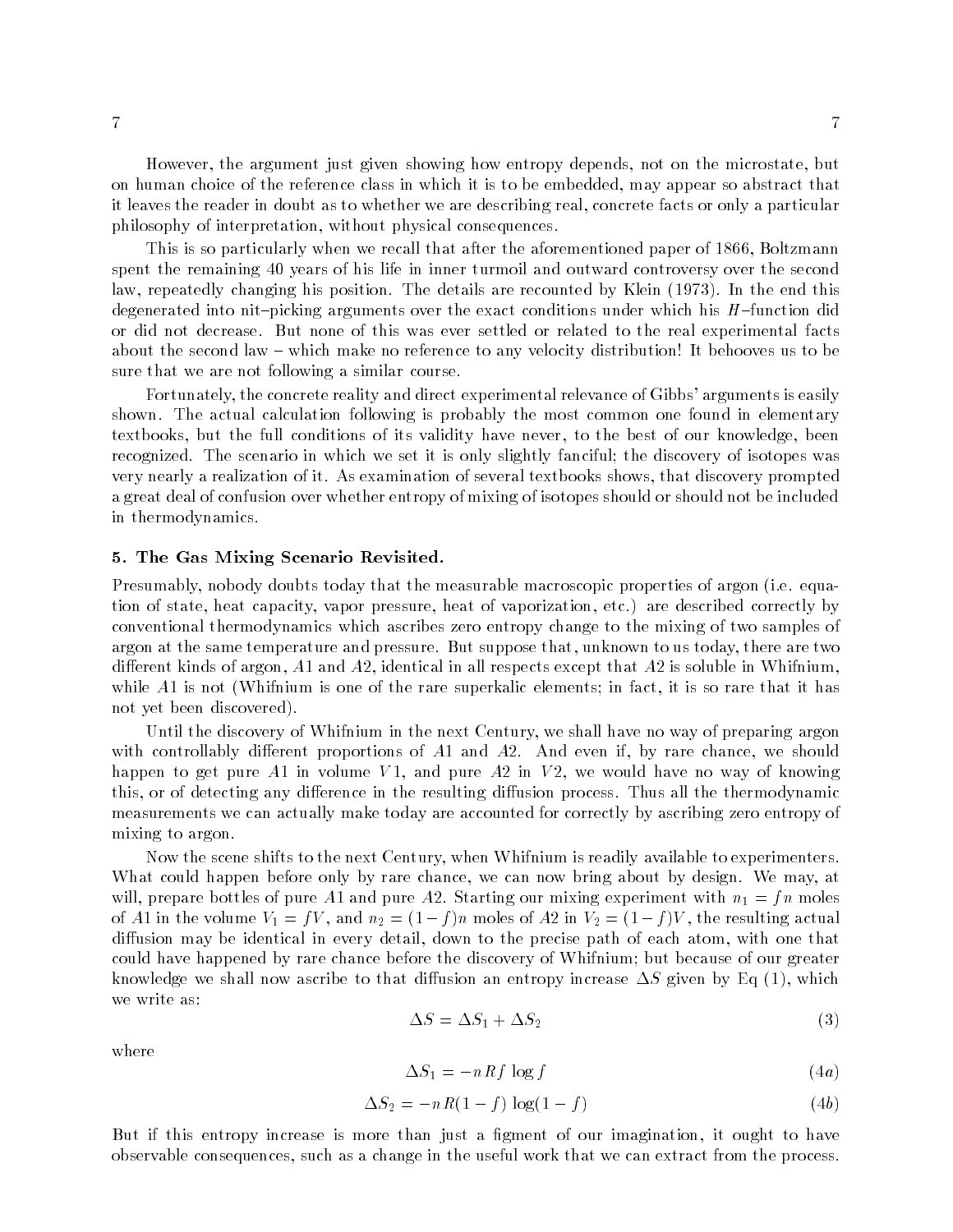There is a school of thought which militantly rejects all attempts to point out the close relation between entropy and information, claiming that such considerations have nothing to do with energy; or even that they would make entropy "subjective" and it could therefore could have nothing to do with experimental facts at all. We would observe, however, that the number of fish that you can catch is an "objective experimental fact"; yet it depends on how much "subjective" information you have about the behavior of fish.

If one is to condemn things that depend on human information, on the grounds that they are "subjective", it seems to us that one must condemn all science and all education; for in those fields, human information is all we have. We should rather condemn this misuse of the terms "subjective" and "objective", which are descriptive adjectives, not epithets. Science does indeed seek to describe what is "objectively real"; but our hypotheses about that will have no testable consequences unless it can also describe what human observers can see and know. It seems to us that this lesson should have been learned rather well from relativity theory.

The amount of useful work that we can extract from any system depends – obviously and  $n$ ecessarily  ${\bf -}$  on how much "subjective" information we have about its microstate, because that tells us which interactions will extract energy and which will not; this is not a paradox, but a platitude. If the entropy we ascribe to a macrostate did not represent some kind of human information about the underlying microstates, it could not perform its thermodynamic function of determining the amount of work that can be extracted reproducibly from that macrostate.

But if this is not obvious, it is easily demonstrated in our present scenario. The diffusion will still take place without any change of temperature, pressure, or internal energy; but because of our greater information we shall now associate it with a free energy decrease  $\Delta F = -T\Delta S$ . Then, according to the principles of thermodynamics, if instead of allowing the uncontrolled irreversible mixing we could carry out the same change of state reversibly and isothermally, we should be able to obtain from it the work

$$
W = -\Delta F = T\Delta S. \tag{5}
$$

Let us place beside the diaphragm a movable piston of Whifnium. When the diaphragm is removed. the  $A2$  will then diffuse through this piston until its partial pressure is the same on both sides. after which we move the piston slowly (to maintain equal  $A2$  pressure and to allow heat to flow in to maintain constant temperature), in the direction of increasing  $V_1$ . From this expansion of A1 we shall obtain the work

where the contract of the contract of the contract of the contract of the contract of the contract of the contract of the contract of the contract of the contract of the contract of the contract of the contract of the cont  $\mathbf{r}$  v  $V_1$  i i d(V) i)

or from (4a),

$$
W_1 = T \Delta S_1 \tag{6}
$$

The term  $\Delta S_1$  in the entropy of mixing therefore indicates the work obtainable from reversible isothermal expansion of component A1 into the full volume  $V = V_1 + V_2$ . But the initial diffusion of A2 still represents an irreversible entropy increase  $\Delta S_2$  from which we obtain no work.

Spurred by this partial success, the other superkalic element Whafnium is discovered, which has the opposite property that it is permeable to  $A1$  but not to  $A2$ . Then we can make an apparatus with two superkalic pistons; the Whifnium moves to the right, giving the work  $W_1 = T \Delta S_1$ , while the Whafnium moves to the left, yielding  $W_2 = T \Delta S_2$ . We have succeeded in extracting just the work  $W = T\Delta S$  predicted by thermodynamics. The entropy of mixing does indeed represent human information; just the information needed to predict the work available from the mixing.

In this scenario, our greater knowledge resulting from the discovery of the superkalic elements leads us to assign a different entropy change to what may be in fact the identical physical process. down to the exact path of each atom. But there is nothing "unphysical" about this, since that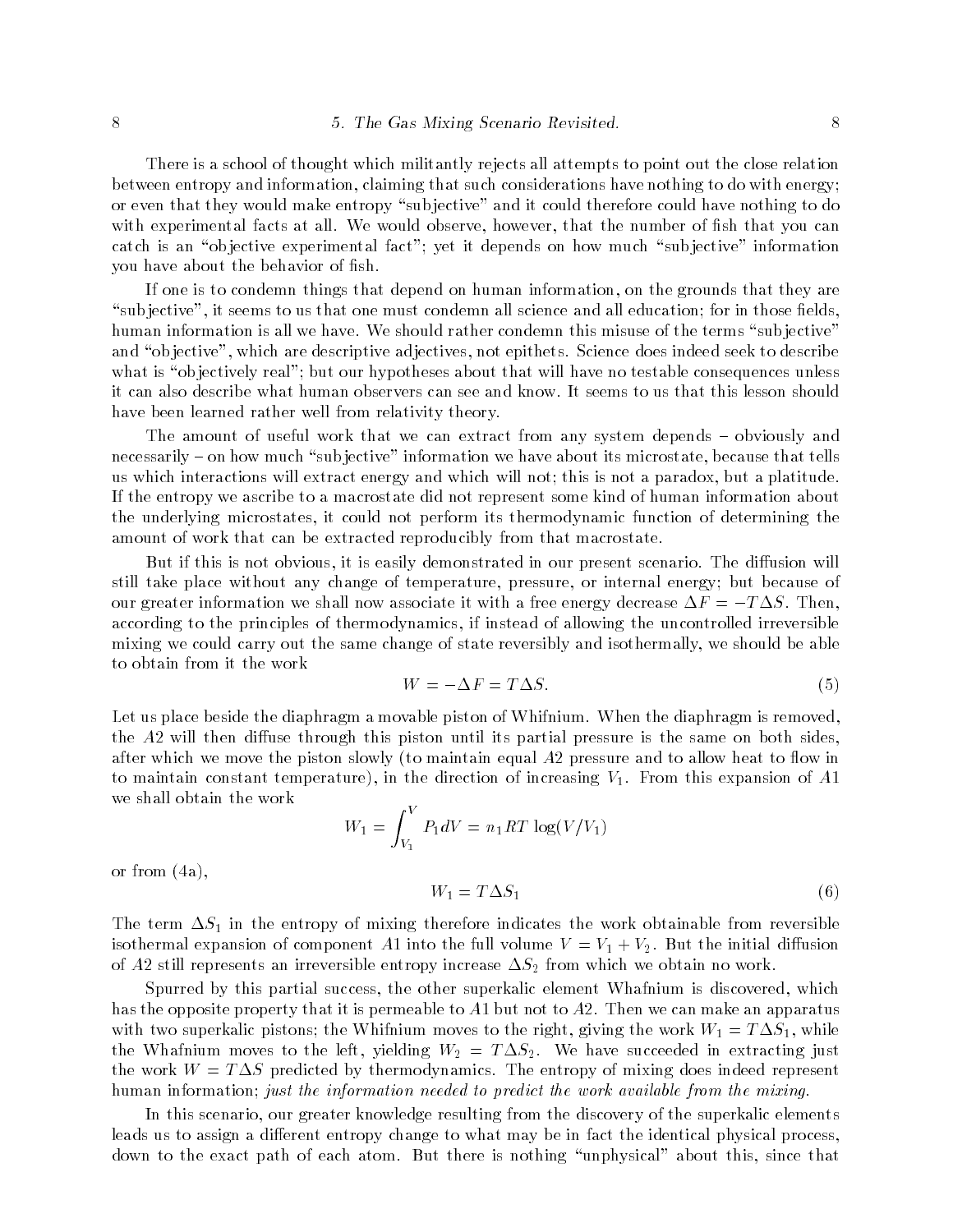greater knowledge corresponds exactly to  ${\bf -}$  because it is due to  ${\bf -}$  our greater capabilities of control over the physical process. Possession of a superkalic piston gives us the ability to control a new thermodynamic degree of freedom  $X_{n+1}$ , the position of the piston. It would be astonishing if this new technical capability did not enable us to extract more useful work from the system.

This scenario has illustrated the aforementioned greater versatility of thermodynamics  $-$  the wider range of useful applications  $-$  that we get from recognizing the strong contrast between the natures of entropy and energy, that Gibbs pointed out so long ago.

To emphasize this, note that even after the discovery of superkalic elements, we still have the option not to use them and stick to the old macrovariables  $\{X_1 \ldots X_n\}$  of the 20'th Century. Then we may still ascribe zero entropy of mixing to the interdiffusion of  $A1$  and  $A2$ , and we shall predict correctly, just as was done in the 20'th Century, all the thermodynamic measurements that we can make on Argon without using the new technology. Both before and after discovery of the superkalic elements, the rules of thermodynamics are valid and correctly describe the measurements that it is possible to make by manipulating the macrovariables within the set that we have chosen to use.

This useful versatility  $-$  a direct result of, and illustration of, the "anthropomorphic" nature of entropy – would not be apparent to, and perhaps not believed by, someone who thought that entropy was, like energy, a physical property of the microstate.

### 6. Second Law Trickery.

Our scenario has veried another statement made above; a person who knows about this new degree of freedom and manipulates it, can play tricks on one who does not know about it, and make him think that he is seeing a violation of the second law. Suppose there are two observers, one of whom does not know about  $A1$ ,  $A2$ , and superkalic elements and one who does, and we present them with two experiments.

In experiment 1, mixing of a volume  $V_1$  of A1 and  $V_2$  of A2 takes place spontaneously, without superkalic pistons, from an initial thermodynamic state  $\mathcal{N}$  to a nal one  $\mathcal{N}$  and  $\mathcal{N}$  and  $\mathcal{N}$ of temperature, pressure, or internal energy and without doing any work; so it causes no heat flow between the diffusion cell and a surrounding heat bath of temperature  $T$ . To both observers, the initial and final states of the heat bath are the same, and to the ignorant observer this is also true of the argon; nothing happens at all.

In experiment 2 we insert the superkalic pistons and perform the same mixing reversibly, starting from the same initial state  $\mu$  . Again, the argon has the same initial state  $\mu$ temperature, pressure, and internal energy as does  $X_i$ . But now work W is done, and so heat  $Q = W$  flows into the diffusion cell from the heat bath. Its existence and magnitude could be verified by calorimetry. Therefore, for both observers, the initial and final states of the heat bath are now different. To the ignorant observer, an amount of heat  $Q$  has been extracted from the heat bath and converted entirely into work:  $W = Q$ , while the total entropy of the system and heat bath has decreased spontaneously by  $\Delta S = -Q/T$ , in flagrant violation of the second law!

To the informed observer, there has been no violation of the second law in either experiment. In experiment 1 there is an irreversible increase of entropy of the argon, with its concomitant loss of free energy; in experiment 2, the increase in entropy of the argon is exactly compensated by the decrease in entropy of the heat bath. For him, since there has been no change in total entropy, the entire process of experiment 2 is reversible. Indeed, he has only to move the pistons back slowly to their original positions. In this he must give back the work  $W$ , whereupon the argon is returned to its original unmixed condition and the heat Q is returned to the heat bath.

Both of these observers can in turn be tricked into thinking that they see a violation of the second law by a third one, still better informed, who knows that A2 is actually composed of two components A2a and A2b and there is a subkalic element Whoofnium  $-$  and so on ad infinitum.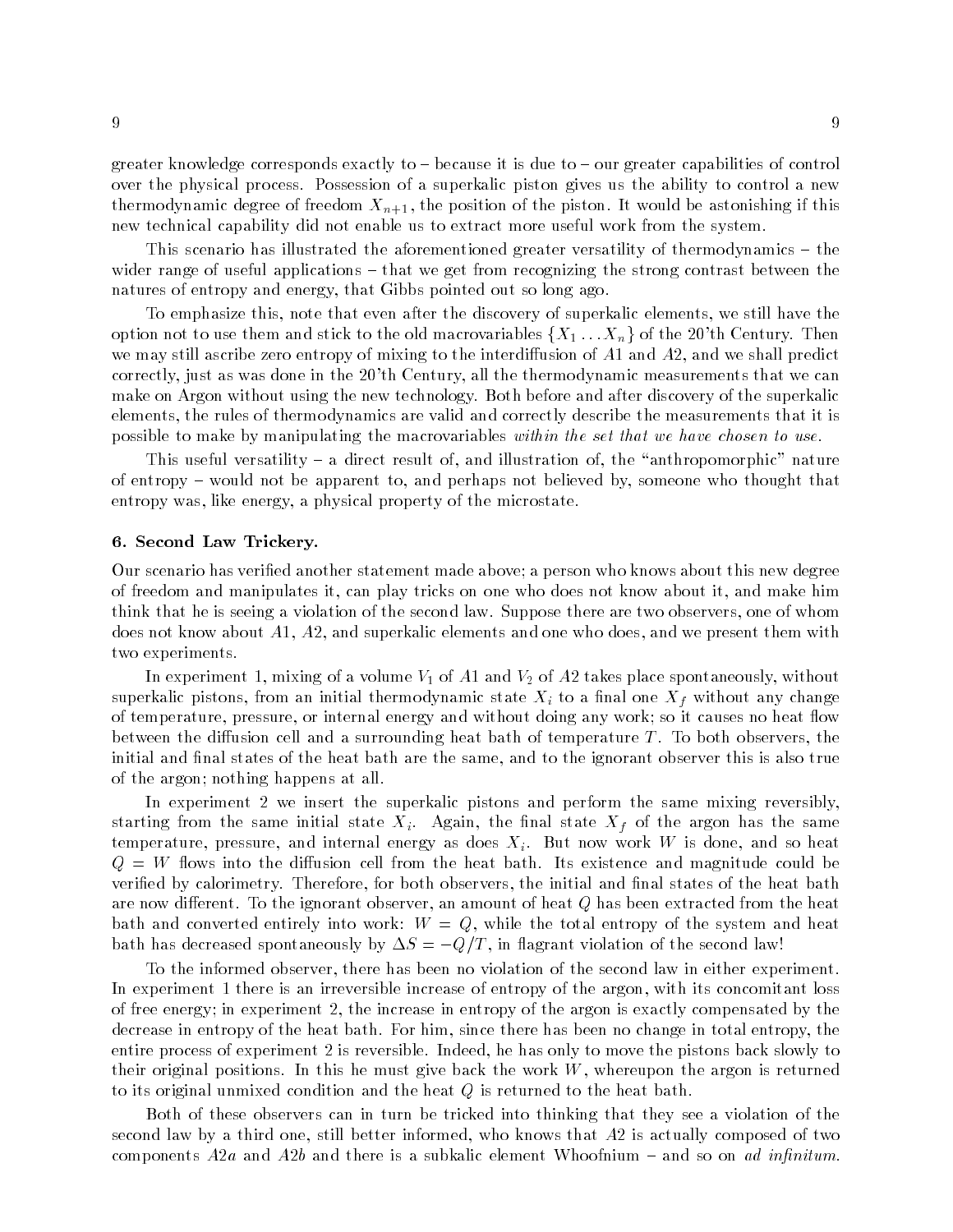A physical system always has more macroscopic degrees of freedom beyond what we control or observe, and by manipulating them a trickster can always make us see an apparent violation of the second law.

Therefore the correct statement of the second law is not that an entropy decrease is impossible in principle, or even improbable; rather that it cannot be achieved reproducibly by manipulating the macrovariables  $\{X_1, \ldots, X_n\}$  that we have chosen to define our macrostate. Any attempt to write a stronger law than this will put one at the mercy of a trickster, who can produce a violation of it.

But recognizing this should increase rather than decrease our condence in the future of the second law, because it means that if an experimenter ever sees an apparent violation, then instead of issuing a sensational announcement, it will be more prudent to search for that unobserved degree of freedom. That is, the connection of entropy with information works both ways; seeing an apparent decrease of entropy signies ignorance of what were the relevant macrovariables.

#### 7. The Pauli Analysis

Consider now the phenomenological theory. The Clausius definition of entropy determines the difference of entropy of two thermodynamic states of a closed system (no particles enter or leave) that can be connected by a reversible path:

$$
S_2 - S_1 = \int_1^2 \frac{dQ}{T}
$$
 (7)

Many are surprised when we claim that this is not necessarily extensive; the first reaction is: "Surely, two bricks have twice the heat capacity of one brick; so how could the Clausius entropy possibly not be extensive?" To see how, note that the entropy *difference* is indeed proportional to the number N of molecules whenever the heat capacity is proportional to N and the pressure depends only on  $V/N$ ; but that is not necessarily true, and when it is true it is far from making the entropy itself extensive.

For example, let us evaluate this for the traditional ideal monoatomic gas of N molecules and consider the independent thermodynamic macrovariables to be  $(T, V, N)$ . This has an equation of state  $PV = NkT$  and heat capacity  $C_v = (3/2) Nk$ , where k is Boltzmann's constant. From this all elementary textbooks in the theorem in the theorem in the theorem in the theorem in the three contracts ( $\alpha$  $\mathbf{v} = \mathbf{v} \cdot \mathbf{v}$  , we can be expected to the contract of  $\mathbf{v}$ 

$$
S(T_2, V_2, N) - S(T_1, V_1, N) = \int_1^2 \left[ \left( \frac{\partial S}{\partial V} \right)_T dV + \left( \frac{\partial S}{\partial T} \right)_V dT \right]
$$
  
=  $Nk \log \frac{V_2}{V_1} + \frac{3}{2} Nk \log \frac{T_2}{T_1}$  (8)

**V 1 1** 

It is evident that this is satisfied by any entropy function of the form

$$
S(T, V, N) = k \left[ N \log V + \frac{3}{2} N \log T \right] + k f(N)
$$
\n(9)

 $-1$ 

where  $f(N)$  is not an arbitrary constant, but an arbitrary function. The point is that in the reversible path  $(7)$  we varied only T and V; consequently the definition  $(7)$  determines only the dependence of S on T and V. Indeed, if N varied on our reversible path, then  $(7)$  would not be correct (an extra 'entropy of convection' term  $\int \mu dN/T$  would be needed).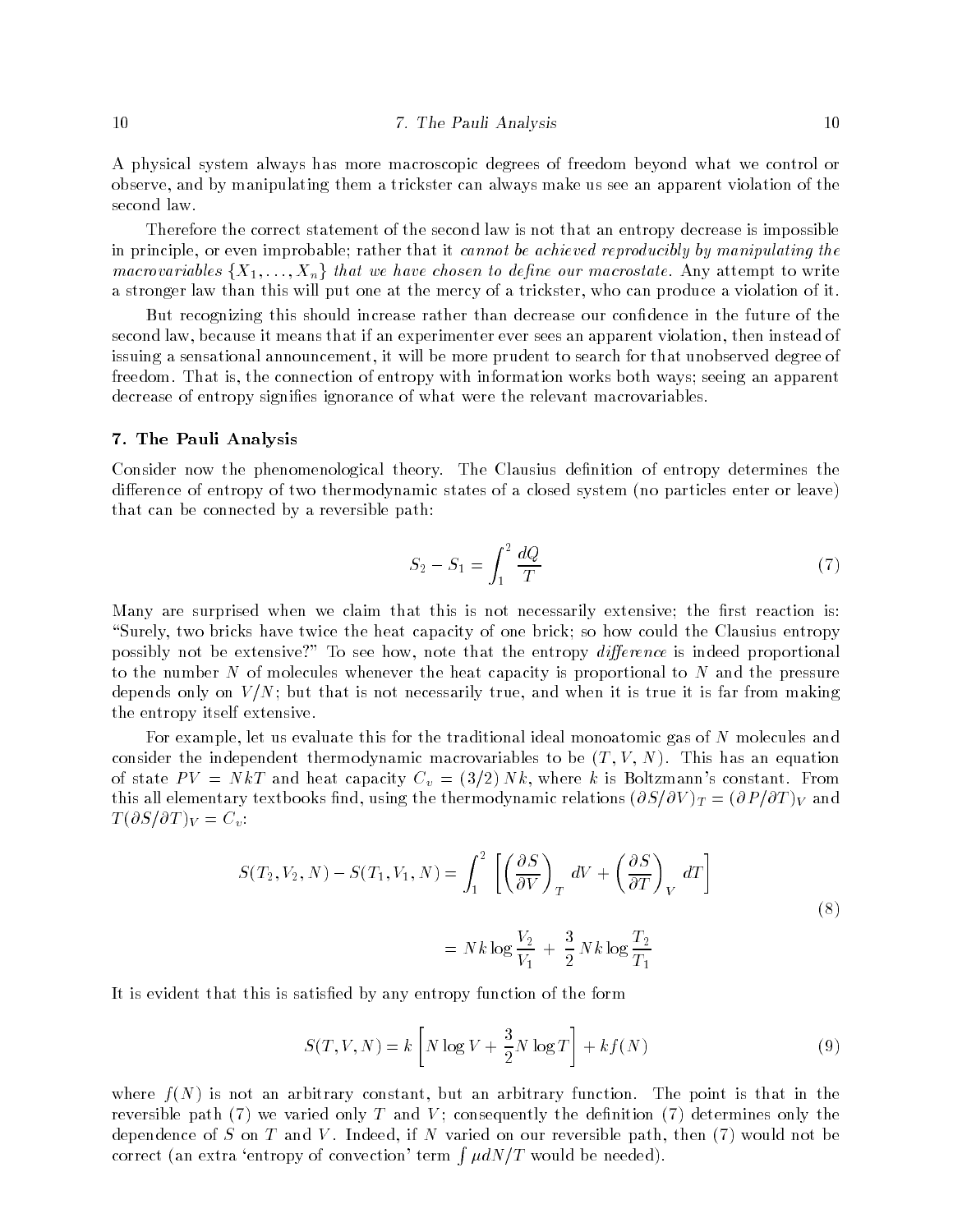Pauli (1973) noticed this incompleteness of (7) and saw that if we wish entropy to be extensive, then that is logically an additional condition, that we must impose separately. The extra condition is that entropy should satisfy the scaling law

$$
S(T, qV, qN) = qS(T, V, N), \qquad 0 < q < \infty \tag{10}
$$

Then, substituting (9) into (10), we find that  $f(N)$  must satisfy the functional equation

$$
f(qN) = qf(N) - qN \log q \tag{11}
$$

Differentiating with respect to q and setting  $q = 1$  yields a differential equation  $N f'(N) = f(N) - N$ , whose general solution is

$$
f(N) = Nf(1) - N\log N.
$$
\n<sup>(12)</sup>

[alternatively, just set  $N = 1$  in (11) and we see the general solution]. Thus the most general extensive entropy function for this gas has the form

$$
S(T, V, N) = Nk \left[ \log \frac{V}{N} + \frac{3}{2} \log T + f(1) \right].
$$
 (13)

It contains one arbitrary constant,  $f(1)$ , which is essentially the chemical constant. This is not determined by either the Clausius definition  $(7)$  or the condition of extensivity  $(10)$ ; however, one more fact about it can be inferred from (13). Writing  $f(1) = \log(Ck^{3/2})$ , we have

$$
S(T, V, N) = Nk \log \left[ \frac{CV(kT)^{3/2}}{N} \right].
$$
 (14)

The quantity in the square brackets must be dimensionless, so  $C$  must have the physical dimensions of (volume)  $\lnot$  (energy)  $\lnot\lnot= (mass) \lnot (action)$  . Thus on dimensional grounds we can rewrite (13) as

$$
S(T, V, N) = Nk \left\{ \log \frac{V}{N} + \frac{3}{2} \log \left[ \frac{mkT}{\zeta^2} \right] \right\}.
$$
 (15)

where m is the molecular mass and  $\zeta$  is an undetermined quantity of the dimensions of action. It might appear that this is the limit of what can be said about the entropy function from phenomenological considerations; however, there may be further cogent arguments that have escaped our attention.

#### 8. Would Gibbs Have Accepted It?

Note that the Pauli analysis has not demonstrated from the principles of physics that entropy actually should be extensive; it has only indicated the form our equations must take if it is. But this leaves open two possibilities:

- $(1)$  All this is a tempest in a teapot; the Clausius definition indicates that only entropy differences are physically meaningful, so we are free to define the arbitrary additive terms in any way we please. This is the view that was taught to the writer, as a student many years ago.
- (2) The variation of entropy with N is not arbitrary; it is a substantive matter with experimental consequences. Therefore the Clausius definition of entropy is logically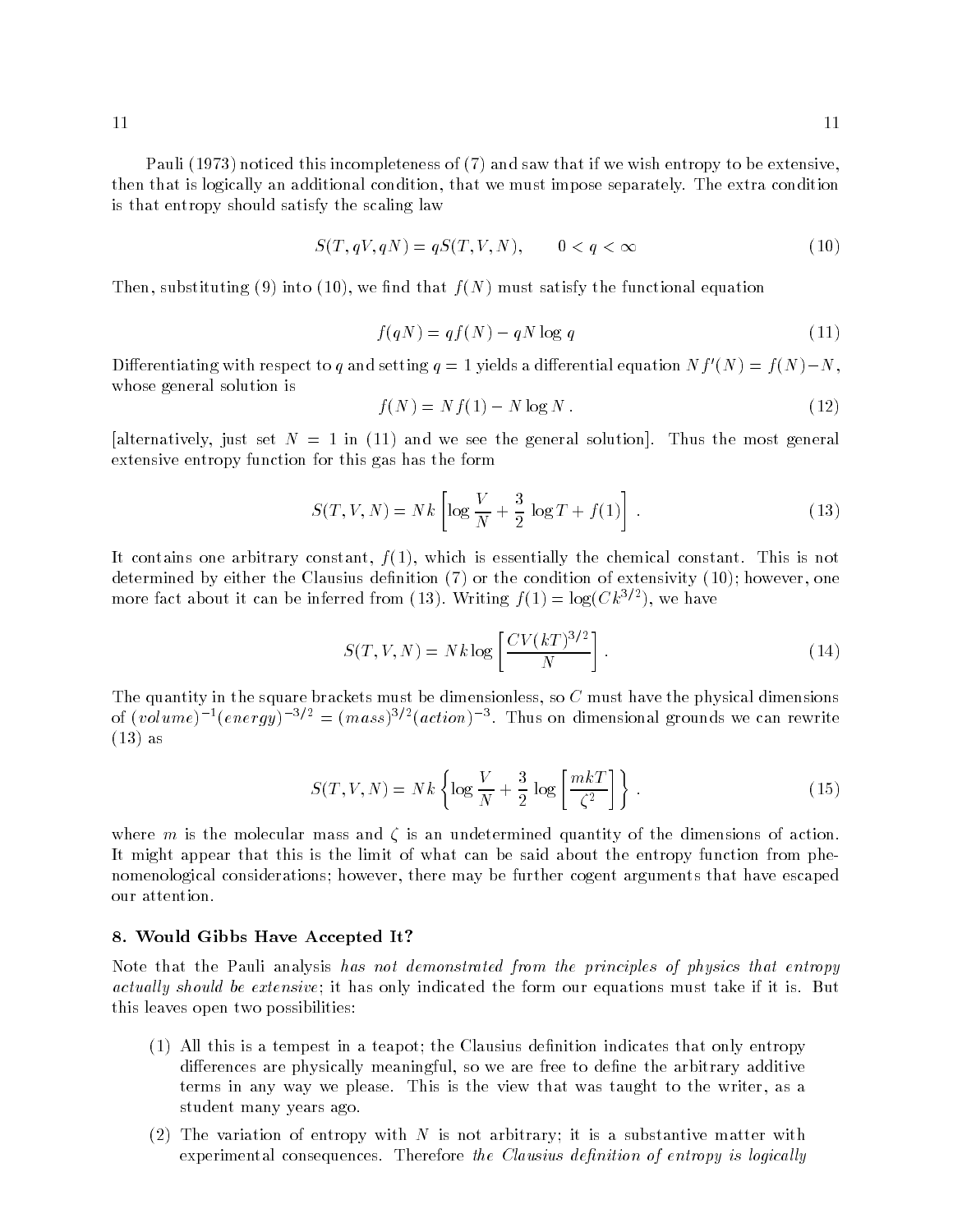incomplete, and it needs to be supplemented either by experimental evidence or further theoretical considerations.

The original thermodynamics of Clausius considered only closed systems, and was consistent with conclusion (1). Textbooks for physicists have been astonishingly slow to move beyond it; that of Callen (1960) is almost the only one that recognizes the more complete and fundamental nature of Gibbs' work.

In the thermodynamics of Gibbs, the variation of entropy with  $N$  is just the issue that is involved in the prediction of vapor pressures, equilibrium constants, or any conditions of equilibrium with respect to exchange of particles. His invention of the chemical potential  $\mu$  has, according to all the evidence of physical chemistry, solved the problem of equilibrium with respect to exchange of particles, leading us to conclusion (2); chemical thermodynamics could not exist without it.

Gibbs could predict the final equilibrium state of a heterogeneous system as the one with maximum total entropy subject to fixed total values of energy, mole numbers, and other conserved quantities. All of the results of his *Heterogeneous Equilibrium* follow from this variational principle. He showed that by a mathematical (Legendre) transformation this could be stated equally well as minimum Gibbs free energy subject to fixed temperature and chemical potentials, which form physical chemists have generally found more convenient (however, it is also less general; in extensions to nonequilibrium phenomena there is no temperature or Gibbs free energy, and one must return to the original maximum entropy principle, from which many more physical predictions may be derived).

This preference for one form of the variational principle over the other is largely a matter of our conditioning from previous training. For example, from our mechanical experience it seems intuitively obvious that a liquid sphere has a lower energy than any other shape with the same entropy; yet to most of us it seems far from obvious that the sphere has higher entropy than any other shape with the same energy.

It is interesting to note how the various classical textbooks deal with the question of extensivity; and then how Gibbs dealt with it. Planck (1926, p. 92), Epstein (1937; p. 136) and Zemansky (1943; p. 311) do not give the scaling law (10), but simply write entropy as extensive from the start, apparently considering this too obvious to be in need of any discussion. Callen (1960; p. 26) does write the scaling law, but does not derive it from anything or derive anything from it; thereafter he proceeds to write entropy as extensive without further discussion.

In other words, all of these works simply *assume* entropy to be extensive without investigating the question whether that extensivity follows from, or is even consistent with, the Clausius definition of entropy. More recent textbooks tend to be even more careless in the logic; the only exception known to us is that of Pauli. But let us note how much is lost thereby:

(a) The question of extensivity cannot have any universally valid answer; for there are systems, for example some spin systems and systems with electric charge or gravitational forces, for which the scaling law  $(10)$  does not hold because of long-range interactions; yet the Clausius definition of entropy is still valid as long as  $N$  is held constant. Such systems cannot be treated at all by a formalism that starts by assuming extensivity.

(b) This reminds us that for any system extensivity of entropy is, strictly speaking, only an approximation which can hold only to the extent that the range of molecular forces is small compared to the dimensions of the system. Indeed, for virtually all systems small deviations from exact extensivity are observable in the laboratory; the experimentalist calls them "surface effects" and we note that Gibbs' *Heterogeneous Equilibrium* gives beautiful treatments of surface tension and electrocapillarity, all following from his single variational principle.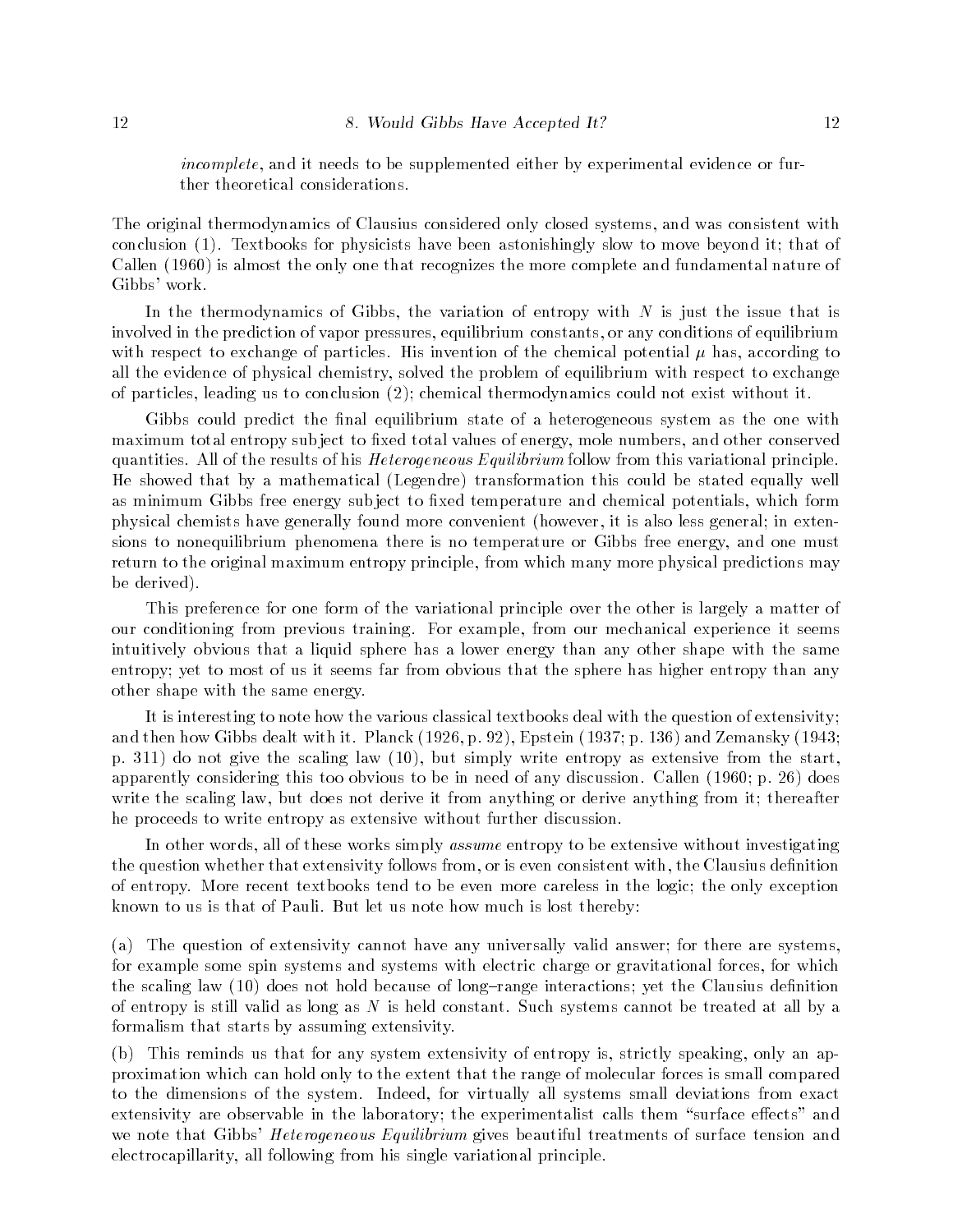Obviously, then, Gibbs did not assume extensivity as a general property, as did the others noted above. But of course, Gibbs was in agreement with them, that entropy is very nearly extensive for most single homogeneous systems of macroscopic size. But he is careful in saying this, adding the qualification "---, for many substances at least, ---". Then he gives such relations as  $G = \sum \mu_i n_i$ which hold in the cases where entropy can be considered extensive to sufficient accuracy.

But Gibbs never does give an explicit discussion of the circumstances in which entropy is or is not extensive! He appears at first glance to evade the issue by the device of talking only about the total entropy of a heterogeneous system, not the entropies of its separate parts. Movement of particles from one part to another is disposed of by the observation that, if it is reversible, then the total entropy is unchanged; and that is all he needs in order to discuss all his phenomena, including surface effects, fully.

But on further meditation we realize that Gibbs did not evade any issue; rather, his far deeper understanding enabled him to see that there was no issue. He had perceived that, when two systems interact, only the entropy of the whole is meaningful. Today we would say that the interaction induces correlations in their states which makes the entropy of the whole less than the sum of entropies of the parts; and it is the entropy of the whole that contains full thermodynamic information. This reminds us of Gibbs' famous remark, made in a supposedly (but perhaps not really) different context: "The whole is simpler than the sum of its parts." How could Gibbs have perceived this long before the days of quantum theory?

This is one more example where Gibbs had more to say than his contemporaries could absorb from his writings; over 100 years later, we still have a great deal to learn by studying how Gibbs manages to do things. For him, entropy is not a local property of the subsystems; it is a "global" property like the Lagrangian of a mechanical system; *i.e.* it presides over the whole and determines. by its variational properties, all the conditions of equilibrium  ${\bf -}$  just as the Lagrangian presides over all of mechanics and determines, by its variational properties, all the equations of motion.

Up to this point we have been careful to consider only the phenomenology and experimental facts of thermodynamics, in order to make their independent logical status clear. Most discussions of these matters mix up the statistical and phenomenological aspects from the start, in a way that we think generates and perpetuates confusion. In particular, this has obscured the fact that the fundamental operational definitions of such terms as equilibrium, temperature, and entropy  $-$  and the statements of the first and second laws  $-$  involve only the macrovariables observed in the laboratory. They make no reference to microstates, much less to any velocity distributions, probability distributions, or correlations. As Helmholtz and Planck stressed, this much of the field has a validity and usefulness quite independent of whether atoms and microstates exist.

## 9. Gibbs' Statistical Mechanics

Now we turn to the final work of Gibbs, which appeared 27 years after his *Heterogeneous Equilib*rium, and examine the parts of it which are relevant to these issues. We expect that a statistical theory might supplement the phenomenology in two ways. Firstly, if our present microstate theory is correct, we would get a deeper interpretation of the basic reason for the phenomenology, and a better understanding of its range of validity; if it is not correct, we might find contradictions that would provide clues to a better theory. Secondly, the theoretical explanation would predict generalizations; the range of possible nonequilibrium conditions is many orders of magnitude greater than that of equilibrium conditions, so if new reproducible connections exist they would be almost impossible to find without the guidance of a theory that tells the experimenter where to look.

It is generally supposed that Gibbs coined the term "Statistical Mechanics" for the title of this book. But in reading Gibbs' *Heterogeneous Equilibrium* we slowly developed a feeling, from the above handling of entropy and other incidents in it, that his thermodynamic formalism corresponds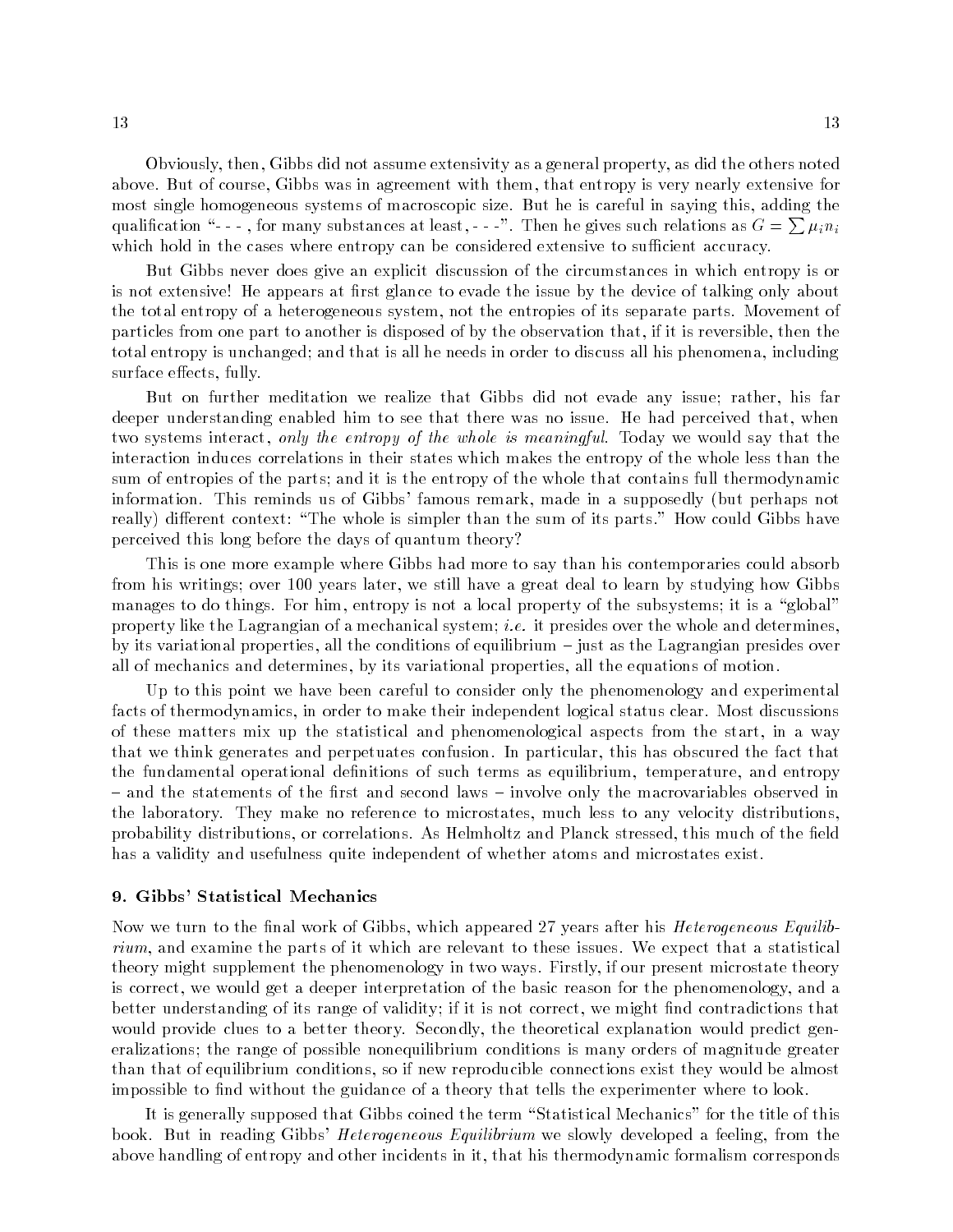so closely to that of Statistical Mechanics  ${\bf -}$  in particular, the grand canonical ensemble  ${\bf -}$  that he must have known the main results of the latter already while writing the former.

This suspicion was confirmed in part by the discovery that the term "Statistical Mechanics" appears already in an Abstract of his dated 1884, of a paper read at a meeting but which, to the best of our knowledge, was never published and is lost. The abstract states that he will be concerned with Liouville's theorem and its applications to astronomy and thermodynamics; presumably, the latter is what appears in the first three Chapters of his *Statistical Mechanics*, 18 years later.

It seems likely, then, that Gibbs found the main results of his Statistical Mechanics very early; perhaps even as early as his attending Liouville's lectures in 1867. But he delayed finishing the book for many years, probably because of mysteries concerning specific heats that he kept hoping to resolve, but could not before the days of quantum mechanics; his remarks in the preface indicate how much this bothered him. The parts that seemed unsatisfactory would have been left unwritten in final form until the last possible moment; and those parts would be the ones where we are most likely to find small errors or incomplete statements.

Gibbs' concern about specic heats is no longer an issue for us today, but we want to understand why classical statistical mechanics appeared (at least to readers of the book) to fail badly in the matter of extensivity of entropy. He introduces the canonical ensemble in Chapter IV, as a probability density  $P(p_1 \ldots q_n)$  in phase space, and writes (his Eq. 90; hereafter denoted by SM.90, etc.):

$$
\eta = \frac{\psi - \epsilon}{\Theta} = \log P \tag{SM.90}
$$

where  $\epsilon = \epsilon(p_1 \ldots q_n)$  is the Hamiltonian (same as the total energy, since he considers only conservative forces), -is the distribution, and is a normalization, and is a normalization, and is a normalization, and is a normalization, and is a normalization constant chosen chosen chosen chosen chosen chosen chosen cho so that  $\int P dp_1, \ldots, dq_n = 1$ . He notes that  $\Theta$  has properties analogous to those of temperature, and strengthens the analogy by introducing externally variable coordinates  $a_1, a_2$  with the meaning of volume, strain tensor components, height in a gravitational field, etc. with their conjugate forces  $A_i = -0\epsilon/\theta u_i$ . On an infinitesimal change (*i.e.*, comparing two slightly different canonical distributions) he finds the identity

$$
d\overline{\epsilon} = -\Theta d\overline{\eta} - \sum \overline{A}_i \, da_i \tag{SM.114}
$$

where the bars denote canonical ensemble averages. He notes that this is identical in form with a thermodynamic equation if we neglect the bars and consider  $(-\overline{\eta})$  as the analog of entropy, which he denotes, incredibly, by  $\eta$ .

Here Gibbs anticipates  $-$  and even surpasses  $-$  the confusion caused 46 years later when Claude Shannon used H for what Boltzmann had called  $(-H)$ . In addition, the prospective reader is warned that from p. 44 on, Gibbs uses the same symbol  $\eta$  to denote both the "index of probability" as in (SM.90), and the thermodynamic entropy, as in (SM.116); his meaning can be judged only from the context. In the following we deviate from Gibbs' notation by using Clausius' symbol S for thermodynamic entropy.

Note that Gibbs, writing before the introduction of Boltzmann's constant k, uses  $\Theta$ , with the dimensions of energy, for what we should today call  $kT$ ; consequently his thermodynamic analog of entropy is what we should today call  $S/k$ , and is dimensionless.<sup>\*</sup>

 $\star$  In this respect Gibbs' notation is really neater formally  $\sim$  and more cogent physically  $\sim$  than ours; for Boltzmann's constant is only a correction factor necessitated by our custom of measuring temperature in arbitrary units derived from the properties of water. A really fundamental system of units would have  $k \equiv 1$  by definition.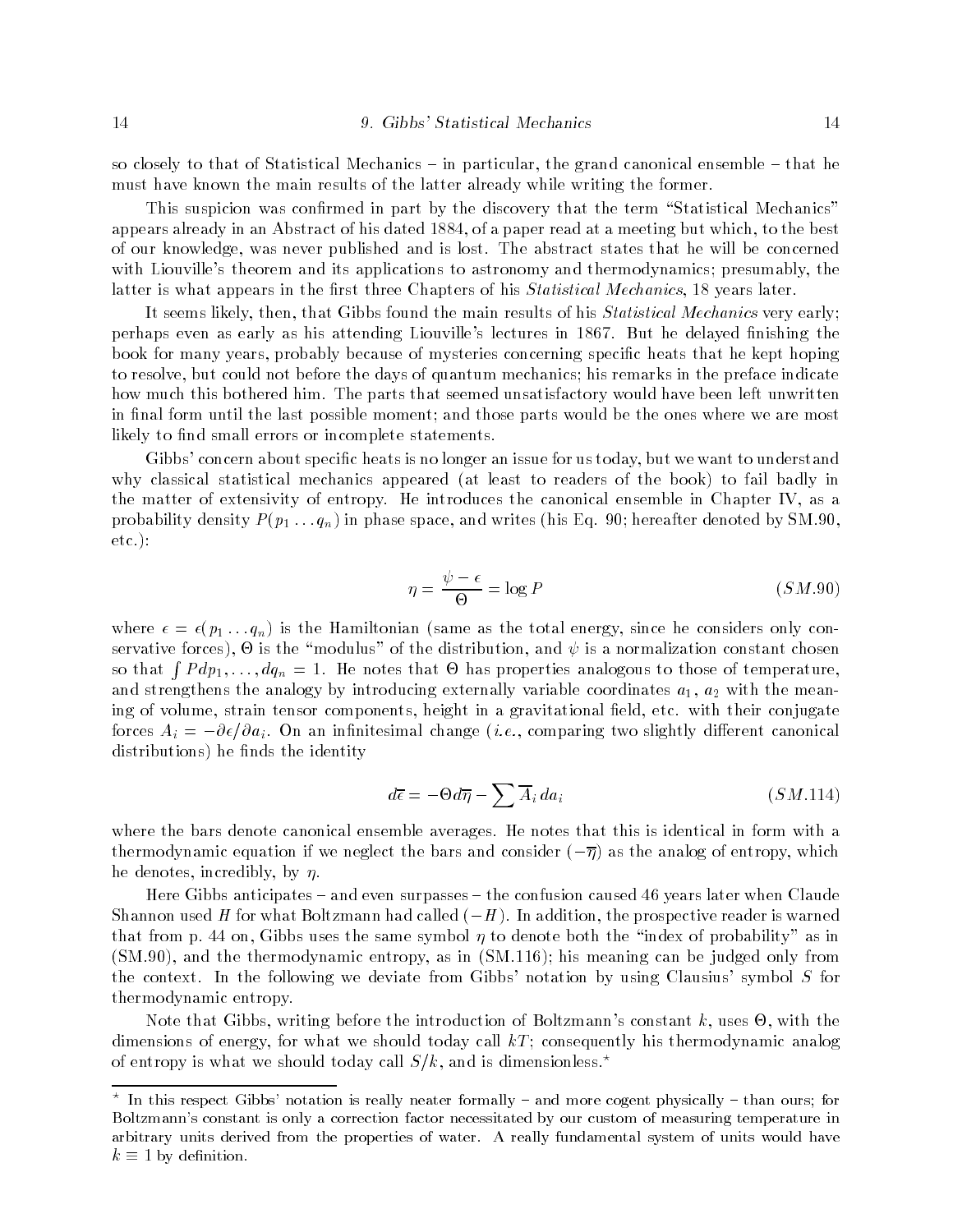The thermodynamic equation analogous to (SM.114) is then

$$
d\epsilon = TdS - \sum A_i \, da_i \tag{SM.116}
$$

Now Gibbs notes that in the thermodynamic equation, the entropy  $S$  "is a quantity which is only defined by the equation itself, and incompletely defined in that the equation only determines its differential, and the constant of integration is arbitrary. On the other hand, the  $\bar{\eta}$  in the statistical equation has been completely defined." Then interpreting  $(-\overline{\eta})$  as entropy leads to the familiar conclusion, stressed by later writers, that entropy is not extensive in classical statistical mechanics.

Right here, we suggest, two fine points were missed, but the Pauli analysis conditions us to recognize them at once. The first is that normalization requires that  $P$  has the physical dimensions (action) ", while the argument of a logarithm should be dimensionless. To obtain a truly dimensionless  $\overline{\eta}$ , we should rewrite (SM.90) as  $\eta = \log(\xi^n P)$  where  $\xi$  is some quantity of the dimensions of action. This point has, of course, been noted before many times.

The second fine point is more serious and does not seem to have been noted before, even by Pauli; the question whether  $-\overline{\eta}$  is the proper statistical analog of thermodynamic entropy cannot be answered merely by examination of  $(SM.114)$ . Let us denote by  $\sigma$  the correct (dimensionless) statistical analog of entropy that Gibbs was seeking. The trouble is again that in (SM.114) we are varying only  $\epsilon$  and the  $a_i$ ; consequently it determines only how  $\sigma$  varies with  $\epsilon$  and the  $a_i$ . As in (9), from Gibbs' (SM.114) we can infer only that the correct statistical analog of entropy must have the form

$$
\sigma = -\overline{\eta} + g(N),\tag{16}
$$

where  $N = n/3$  denotes as before the number of particles. Again, the "constant of integration" is not an arbitrary constant, but an arbitrary function  $q(N)$ . Clearly, no definite "statistical analog" of entropy has been defined until the function  $g(N)$  is specified.

However, in defense of Gibbs, we should note that at this point he is not discussing extensivity of entropy at all, and so he could reply that he is considering only fixed values of  $N$ , and so is in fact concerned only with an arbitrary constant. Thus one can argue whether it was Gibbs or his readers who missed this fine point (it is only 160 pages later, in the final two paragraphs of the book, that Gibbs turns at last to the question of extensivity).

In any event, a point that has been missed for so long deserves to be stressed. For 60 years, all scientists have been taught that in the issue of extensivity of entropy we have a fundamental failure, not just of classical statistics, but of classical *mechanics*, and a triumph of quantum mechanics. The present writer was caught in this error just as badly as anybody else, throughout most of his teaching career. But now it is clear that the trouble was not in any failure of classical mechanics, but in our own failure to perceive all the freedom that Gibbs' (SM.114) allows. If we wish entropy to be extensive in classical statistical mechanics, we have only to choose  $g(N)$  accordingly, as was necessary already in the phenomenological theory. But curiously, nobody seems to have noticed, much less complained, that Clausius' definition  $S \equiv \int dQ$ decay failed in the matter of extensivity. The matter of extensivity  $\mathcal{A}$ 

But exactly the same argument will apply in quantum statistical mechanics; in making the connection between the canonical ensemble and the phenomenological relations, if we follow Gibbs and use the Clausius definition of entropy as our sole guide in identifying the statistical analog of entropy, it will also allow an arbitrary additive function  $h(N)$  and so it will not require entropy to be extensive any more than does classical theory. Therefore the whole question of in what way  $-$  or indeed, whether – classical mechanics failed in comparison with quantum mechanics in the matter of entropy, now seems to be re-opened.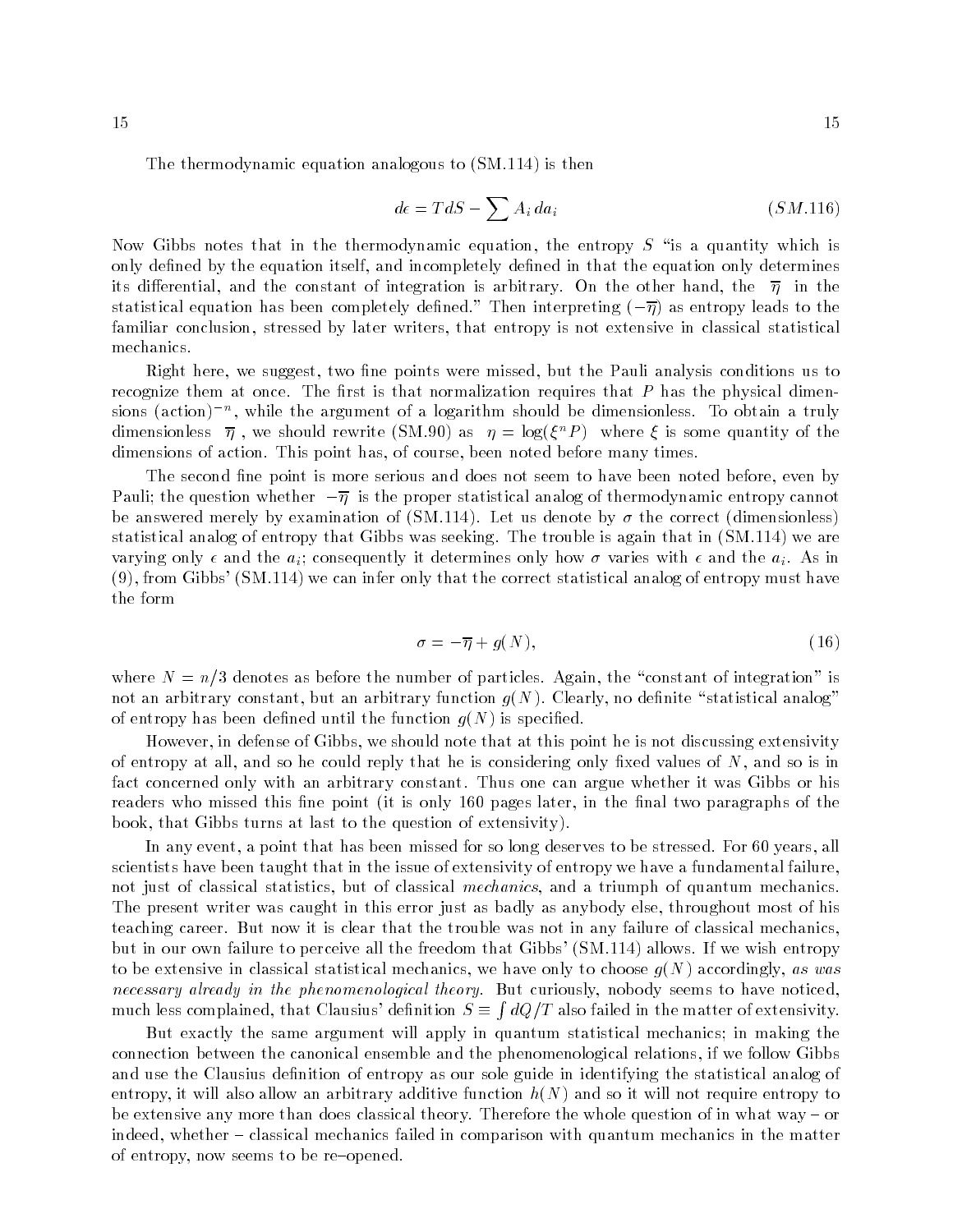Recognizing this, it is not surprising that entropy has been a matter of unceasing confusion and controversy from the day Clausius discovered it. Different people, looking at different aspects of it, continue to see different things because there is still unfinished business in the *fundamental*  $definition of entropy$ , in both the phenomenological and statistical theories.

In the case of the canonical ensemble, the oversight about extensivity is easily corrected, in a way exactly parallel to that indicated by Pauli. In the classical case, considering a gas defined by the thermodynamic variables  $A_1 = p =$  pressure,  $a_1 = V =$  volume, Gibbs' statistical analog equation (SM.114) may be written

$$
d\overline{\epsilon} = -\Theta d\overline{\eta} - \overline{p}dV\tag{17}
$$

The statistical analog of entropy must have the form (16); and if we want it to be extensive, it must also satisfy the scaling law (10). Now from the canonical ensemble for an ideal gas, with phase space probability density

$$
P = \frac{1}{(2\pi m\Theta)^{3N/2}V^N} \exp\left[-\sum \frac{p_i^2}{2m\Theta}\right]
$$
 (18)

(which we note is dimensionally correct and normalized, although it does not contain Planck's constant), we have from the dimensionally corrected (SM.90),

$$
-\overline{\eta} = N \log V + \frac{3N}{2} \left[ \log(2\pi m\Theta) + 1 \right] - 3N \log \xi \tag{19}
$$

Then, substituting (19) and (16) into (10), we find that  $q(N)$  must satisfy the same functional equation  $(11)$ , with the same solution  $(13)$ . The Gibbs statistical analog of entropy  $(16)$  is now

$$
\sigma = N \left[ \log \frac{V}{N} + \frac{3}{2} \log \frac{2\pi m \Theta}{\xi^2} + \frac{3}{2} + g(1) \right].
$$
 (20)

The extensive property (9) now holds, and the constants  $q(1)$  and  $\xi$  combine to form essentially the chemical constant. This is not determined by the above arguments, just as it was not determined in the phenomenological arguments.

Therefore it might appear that the shortcoming of classical statistical mechanics was not any failure to yield an extensive entropy function, but only its failure to determine the numerical value of the chemical constant. But even this criticism is not justied at present; the mere fact that it is believed to involve Planck's constant is not conclusive, since  $e$  and  $c$  are classical quantities and Planck's constant is only a numerical multiple of  $e^2/c$ . We see no reason why the particular number 137.036 should be forbidden to appear in a classical calculation. Since the problem has not been looked at in this way before, and nobody has tried to determine that constant from classical physics, we see no grounds for confident claims either that it can or cannot be done.

But the apparent involvement of  $e$  and  $c$  suggests, as Gibbs himself noted in the preface to his Statistical Mechanics, that electromagnetic considerations may be important even in the thermodynamics of electrically neutral systems. Of course, from our modern knowledge of the electromagnetic structure of atoms, the origin of the van der Waals forces, etc., such a conclusion is in no way surprising. Electromagnetic radiation is surely one of the mechanisms by which thermal equilibrium is maintained in any system whose molecules have dipole or quadrupole moments, rotational/vibrational spectrum lines, etc. and no system is in true thermal equilibrium until it is bathed in black-body radiation of the same temperature.

At this point the reader may wonder: Why do we not turn to the grand canonical ensemble, in which all possible values of  $N$  are represented simultaneously? Would this enable us to determine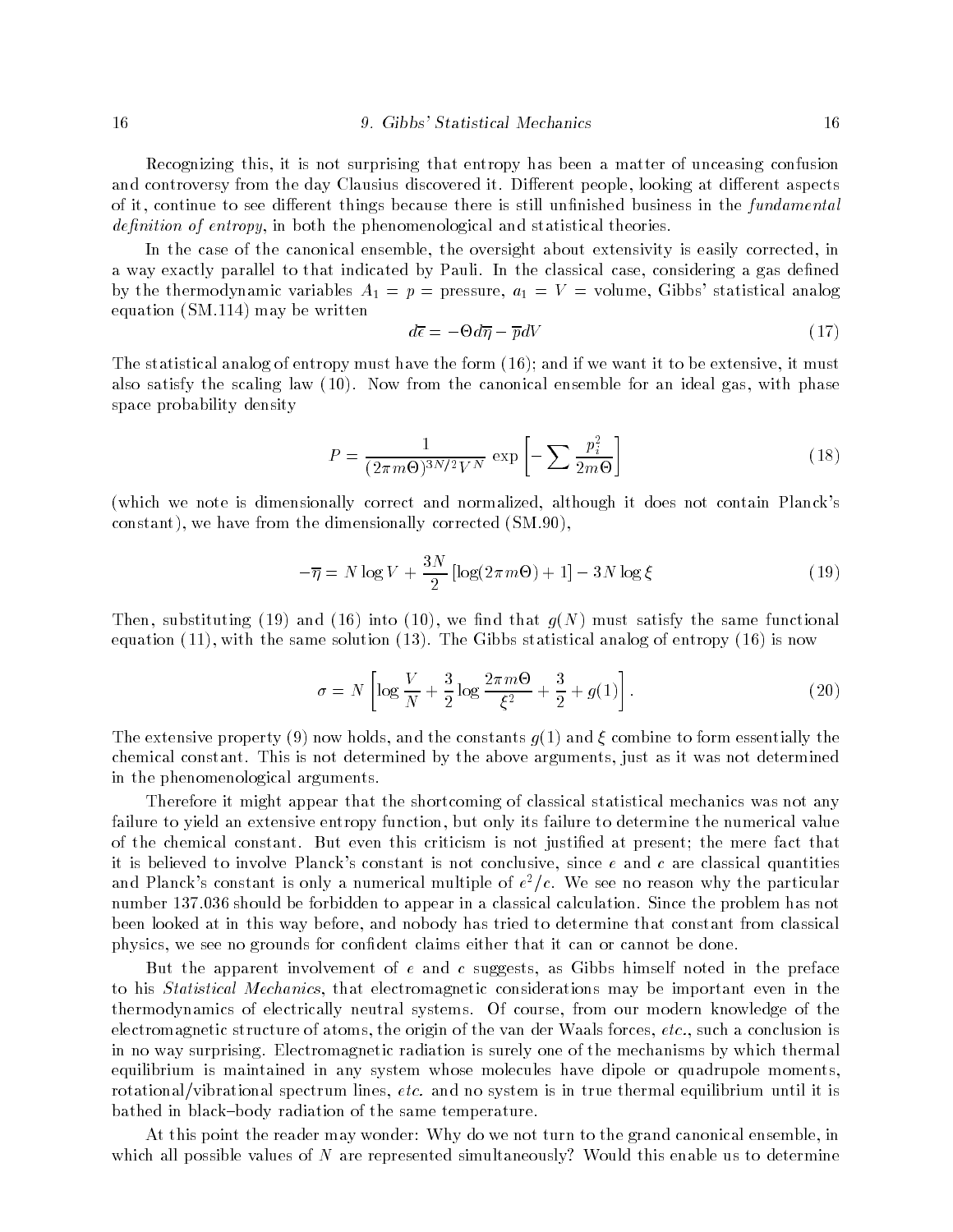The Pauli correction was an important step in the direction of getting \the bulk of things" right pragmatically; but it ignores the small deviations from extensivity that are essential for treatment of some effects; and in any event it is not a fundamental theoretical principle. A truly general and quantitatively accurate definition of entropy must appeal to a deeper principle which is hardly recognized in the current literature, although we think that a cogent special case of it is contained in some early work of Boltzmann, Einstein, and Planck.

### 10. Summary and Unfinished Business.

We have shown here that the Clausius definition of entropy was incomplete already in the phenomenological theory; therefore it was inadequate to determine the proper analog of entropy in the statistical theory. The phenomenological theory, classical statistical mechanics, and quantum statistical mechanics, were all silent on the question of extensivity of entropy as long as one tried to *identify the theoretical entropy merely by analogy with the Clausius empirical definition.* The Pauli type analysis is a partial corrective, which applies equally well and is equally necessary in all three cases, if we wish entropy to be extensive.

It is curious that Gibbs, who surely recognized the incompleteness of Clausius' definition, did not undertake to give a better one in his *Heterogeneous Equilibrium*; he merely proceeded to use entropy in processes where  $N$  changes and never tried to interpret it in such terms as phase volume, as Boltzmann, Planck, and Einstein did later. In view of Gibbs' performance in other matters, we cannot suppose that this was a mere oversight or failure to understand the logic. More likely, it indicates some further deep insight on his part about the difficulty of such a definition.

A consequence of the above observations is that the question whether quantum theory really gave an extensive entropy function and determined the value of the chemical constant, also needs to be re-examined. Before a quantum theory analog of entropy has been defined, one must consider processes in which  $N$  changes. If we merely apply the scaling law as we did above, the quantum analog of entropy will have the form (20) in which  $\xi$  is set equal to Planck's constant; but a new arbitrary constant  $\alpha \equiv f_q(1)$  is introduced that has not been considered heretofore in quantum statistics. If we continue to define entropy by the Clausius definition  $(7)$ , quantum statistics does not determine  $\alpha$ .

This suggests that, contrary to common belief, the value of the chemical constant is not determined by quantum statistics as currently taught, any better than it was by classical theory. It seems to be a fact of phenomenology that quantum statistics with  $\alpha = 0$  accounts fairly well for a number of measurements; but it gives no theoretical reason why  $\alpha$  should be zero. The Nernst Third Law of Thermodynamics does not answer this question; we are concerned rather with the experimental accuracy of such relations as the Sackur–Tetrode formula for vapor pressure. Experimental vapor pressures enable us to determine the difference  $\alpha_{gas} - \alpha_{liquid}$ . Therefore we wonder how good is the experimental evidence that  $\alpha$  is not needed, and for how many substances we have such evidence.

For some 60 years this has not seemed an issue because one thought that it was all settled in favor of quantum theory; any small discrepancies were ascribed to experimental difficulties and held to be without significance. Now it appears that the issue is reopened; it may turn out that  $\alpha$ is really zero for all systems; or it may be that giving it nonzero values may improve the accuracy of our predictions. In either case, further theoretical work will be needed before we can claim to understand entropy.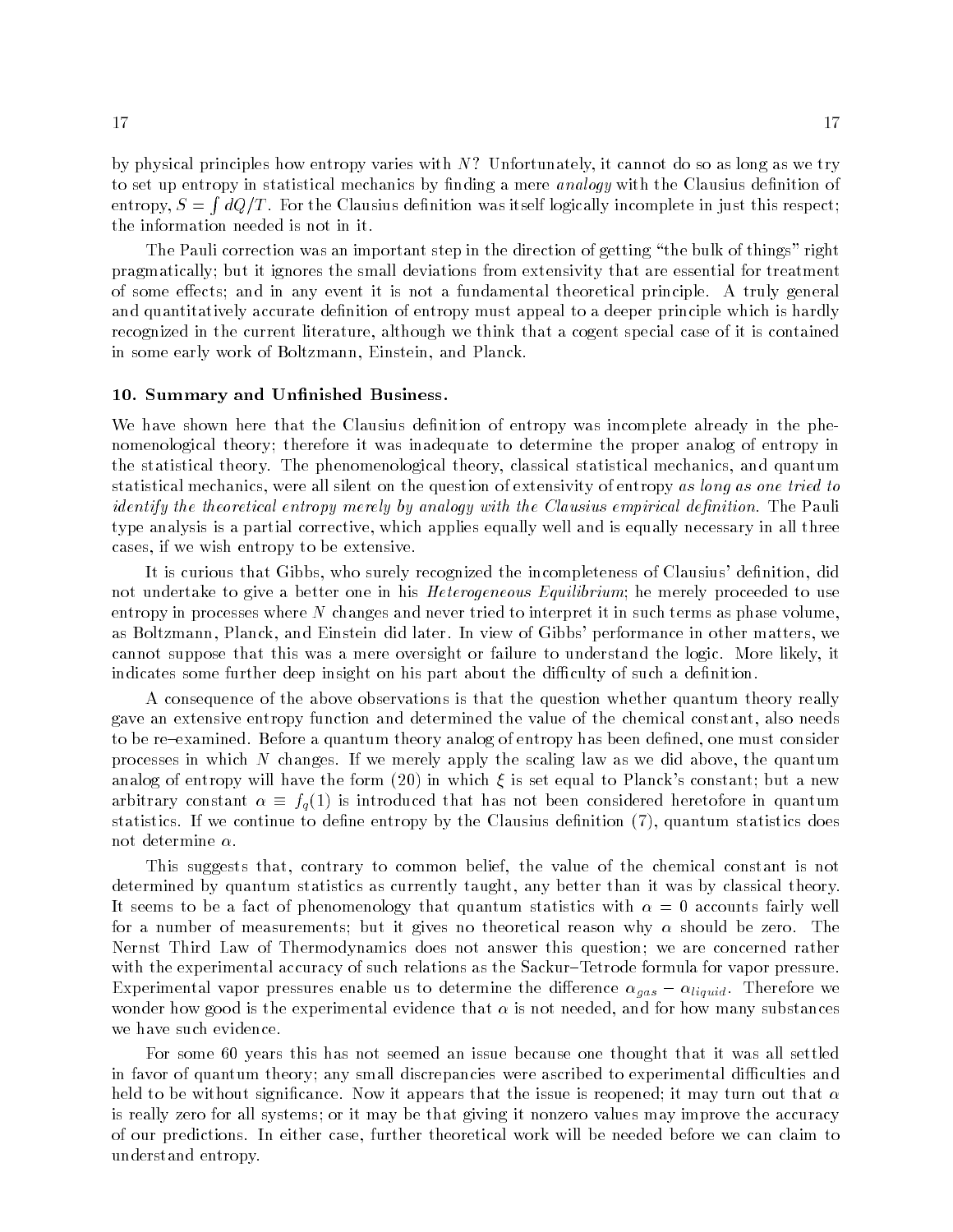#### **REFERENCES**

There is a conceivable simple resolution of this. Let us conjecture that the present common teaching is correct; *i.e.*, that new precise experiments will confirm that present quantum statistics does, after all give the correct chemical constants for all systems. If this conjecture proves to be wrong, then some of the following speculations will be wrong also.

We should not really expect that a phenomenological theory, based necessarily on a finite number of observations that happened to feasible in the time of Clausius  $-$  or in our time  $-$  could provide a full definition of entropy in the greatest possible generality. The question is not an empirical one, but a conceptual one; and only a denite theoretical principle, that rises above all temporary empirical limitations, can answer it. In other words, it is a mistake to try to dene entropy in statistical mechanics merely by analogy with the phenomenological theory. The only truly fundamental definition of entropy must be provided directly by the statistical theory itself; and comparison with observed phenomenology takes place only afterward.

This is how relativity theory was constituted: empirical results like the Michelson–Morley experiment might well suggest the principle of relativity; but the deduction of the theory from this principle was made without appeal to experiment. After the theory was developed, one could test its predictions on such matters as abberation, time dilatation, and the orbits of fast charged particles.

The answer is rather clear; for both Clausius and Gibbs the theoretical principles that were missing did not lie in quantum theory (that was only a quantitative detail). The fundamental principles were the principles of probability theory itself; how does one set up a probability distribution over microstates  $-$  classical or quantum  $-$  that represents correctly our information about a macrostate? If that information includes all the conditions needed in the laboratory to determine a reproducible result  $-$  equilibrium or nonequilibrium  $-$  then the theory should be able to predict that result.

We suggest that the answer is the following. For any system the entropy is a property of the macrostate (more precisely, it is a function of the macrovariables that we use to define the macrostate), and it is defined by a variational property: it is the upper bound of  $-k \operatorname{Tr}(\rho \log \rho)$ over all density matrices that agree with those macrovariables. This will agree with the Clausius and Pauli prescriptions in those cases where they were valid; but it automatically provides the extra terms that Gibbs needed to analyze surface effects, if we apply it to the finite sized systems that actually exist in the laboratory.

When thermodynamic entropy is defined by this variational property, the long confusion about order and disorder (which still clutters up our textbooks) is replaced by a remarkable simplicity and generality. The conventional Second Law follows a fortiori: since entropy is defined as a constrained maximum, whenever a constraint is removed, the entropy will tend to increase, thus paralleling in our mathematics what is observed in the laboratory. But it provides generalizations far beyond that, to many nonequilibrium phenomena not yet analyzed by any theory.

And, just as the variational formalism of Gibbs' Heterogeneous Equilibrium could be used to derive useful rules of thumb like the Gibbs phase rule, which were easier to apply than the full formalism, so this generalization leads to simple rules of thumb like the phase volume interpretation  $S = k \log W$  of Boltzmann, Einstein, and Planck, which are not limited to equilibrium conditions and can be applied directly for very simple applications like the calculation of muscle efficiency in biology (Jaynes, 1989).

# REFERENCES

Callen, H. B. (1960), Thermodynamics, J. Wiley & Sons, Inc., New York. Epstein, P. S. (1937), Textbook of Thermodynamics, J. Wiley & Sons, Inc., New York.